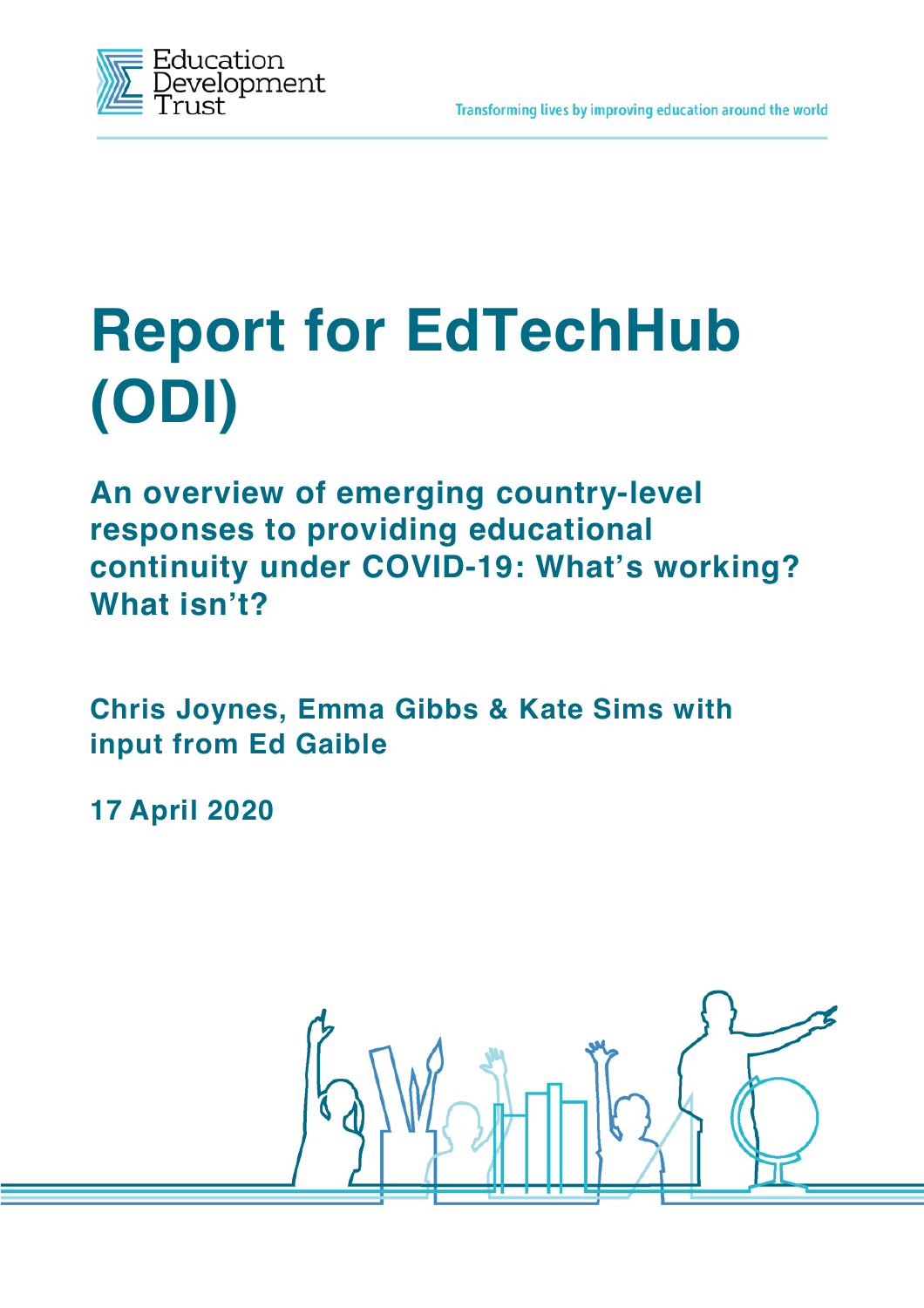

## **Section 1: Executive summary**

# **Scope of study**

This report describes national policy and strategy responses for ensuring educational continuity in the context of widespread school closures implemented as a result of the Covid-19 pandemic. The study focuses on a selection of high-income and low-income contexts deemed to be of greatest interest to the EdTechHub (including key stakeholders from the Department for Education and the Department for International Development). The selected countries regions and countries included in the study are as follows:

- **•** East Asia: China, Japan, Singapore, South Korea
- **•** South Asia: Bangladesh, Pakistan, Nepal
- **•** Sub-Saharan Africa: Kenya, Rwanda, Uganda, Ghana

The research highlights evidence on the current and rapidly changing status of national policy and strategy responses to date. The report examines key themes emerging from these policy and strategic responses and reflects on which are working, and which are not working so well. The nature of the evidence and material available at this stage of the crisis makes firm conclusions hard to reach, but despite this, the report concludes with a set of recommendations supported by the literature as it currently stands.

# **Key themes**

#### **Policy and strategy development are nascent and prioritising access to education following school closures.**

Most countries affected by the Covid-19 pandemic are in the process of formulating and implementing their initial responses to school closures in terms of educational provision. The policy and strategy landscape is best described as emerging and fluid, and the available documentation that describes this is 'grey' and often lacking detail. It is difficult to make categorical statements about what is and is not working.

Despite this, it is possible to get a sense of the range of approaches that governments have taken as they attempt to ensure educational continuity. Perhaps unsurprisingly, at this stage in the crisis response, there is little documentation about policy and planning above and beyond the immediate challenge of providing access to education. Notably, this review found little material concerned with how states are designing policy to support teachers, protect the most vulnerable pupils, and continue to ensure that safeguarding is taken seriously.

#### **Centralised systems are better able to take swift action.**

The resources collected in this review suggest that more centralised systems have been able to mobilise their responses extremely quickly and have utilised their ability to take rapid action to enact substantial policy changes at short notice. China, South Korea and Uganda provide good examples of this approach.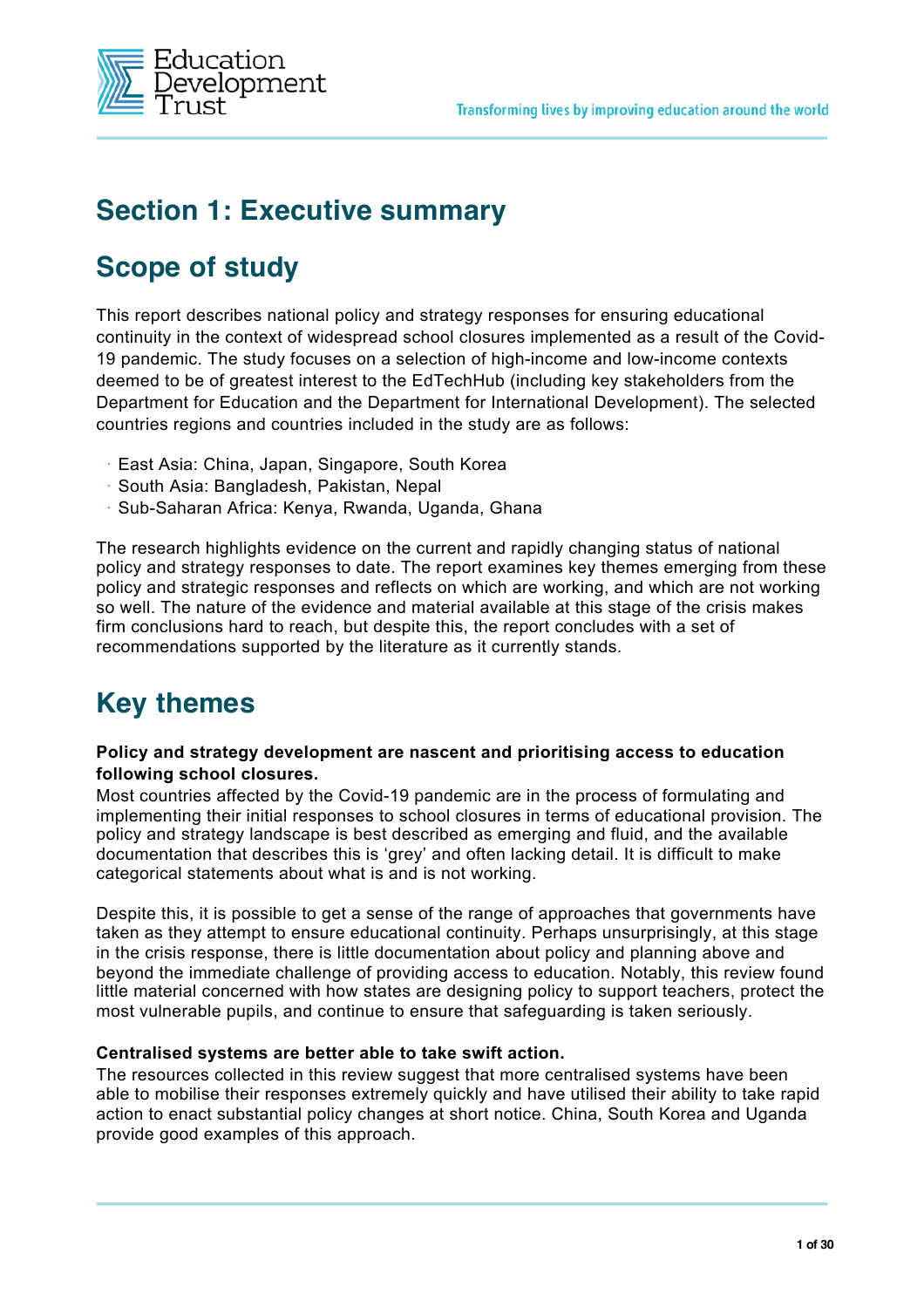

These centralised approaches do not necessarily come at the expense of a degree of local autonomy. China and South Korea have provided a central educational platform to support distance learning, which includes resources and some guidance and/or training, but schools and teachers have autonomy to plan and deliver remote learning to suit their context, within the guidelines provided. The balance and combination of central direction and action with locally delivered support (at the level of the school) is an important aspect of this approach.

#### **Multi-partner approaches to delivery, including partnerships with the private sector for ICT infrastructure, seem important.**

Multi-level and cross-sectoral partnerships appear to be key to a successful and rapid rollout of remote learning. In general, the focus of such partnerships has been on:

- improving communications infrastructure;
- providing students with (or loaning them) ed-tech equipment, such as tablets;
- subsidising internet access or mobile data;
- developing educational content or making existing content freely available; and
- developing new educational platforms (for example, mobile apps).

Partnerships with multilateral organisations seem to have played an influential role in decision-making in low-income countries during the immediate response.

#### **Delivery mechanisms for remote learning require careful consideration of capacity, existing infrastructure and user access to technologies.**

Many governments are leaning towards high-tech solutions over low- or no-tech solutions. Most countries, particularly higher-income countries, are not prioritising anything other than online education, except in one or two cases where TV broadcasting is being used to ensure the hardest-to-reach students have access to education. Even then, this appears to be a short-term solution, with a move to online learning being favoured.

#### **Swift rollouts of educational content should be accompanied by clear messaging.**

The rapid decision-making and action taken by many governments has been impressive. Approaches to communicating this rollout have varied. In China, large scale tele-conferences to communicate the rollout of online learning contributed to the consistency of messaging. In other countries, including several in sub-Saharan Africa, where communication of new policy initiatives has largely been through social media channels, the messaging has been less clear.

#### **Further research will be needed to look beyond** *access* **to remote education.**

Our document review uncovered little focus on the quality of education. The priority has been access. However, a next stage emphasis on *quality* of home schooling will need to follow if school closures are protracted. How to keep children safe, how to support staff, how to engage families and parents, and how to tackle equity are all important areas that have not, as yet, received much attention.

#### **Measuring the impact of policy will be important.**

There is an urgent need to review the efficacy of approaches to the monitoring and evaluation of the impact of remote learning policies, both for ongoing decision-making and longer-term learning. Programme pilots, phasing of scale-up operations, and the introduction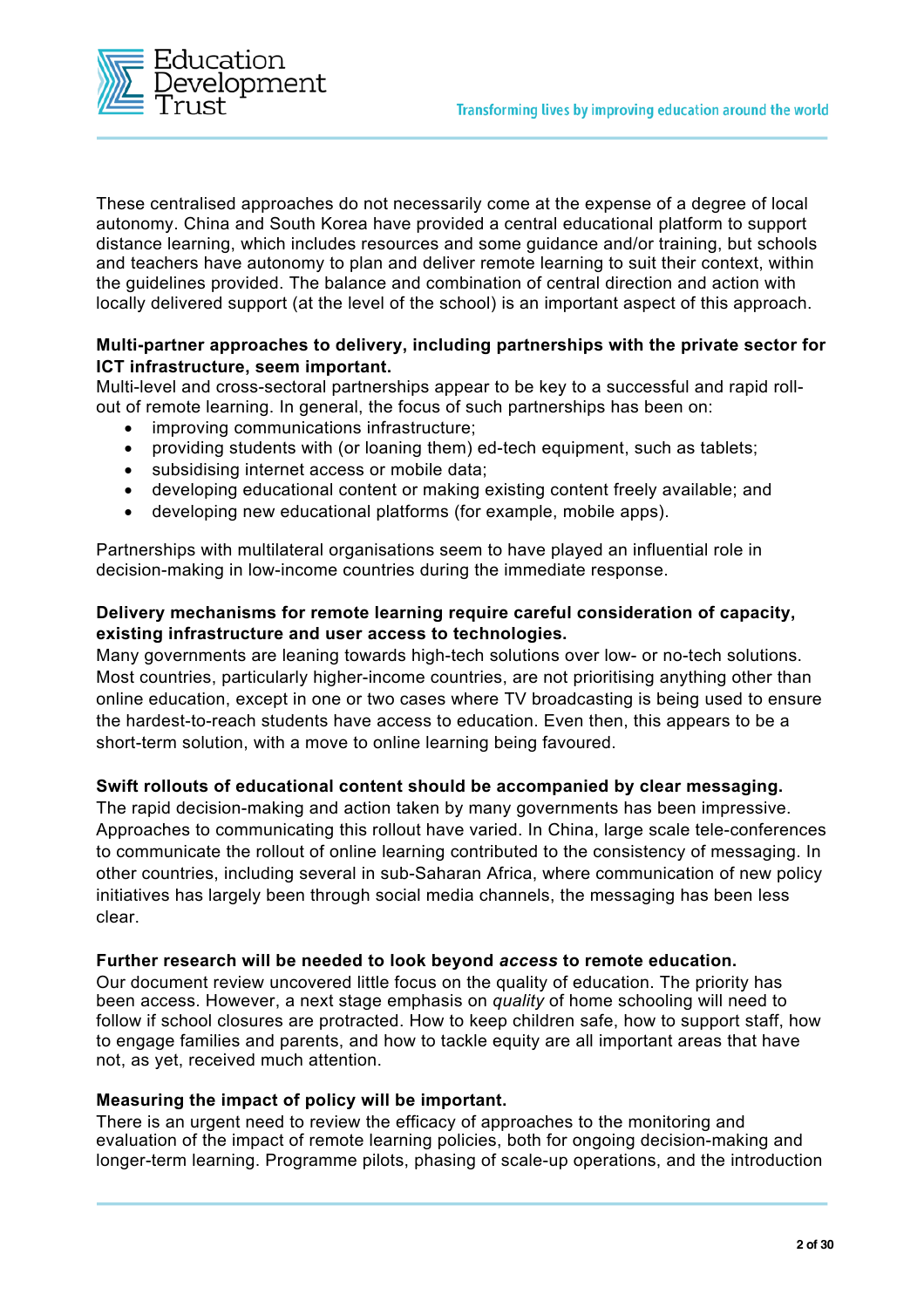

of dedicated task forces are all methods currently in use by governments responding to the Covid-19 crisis.

## **Recommendations**

- **•** Learn from policy and strategy development around the world and adapt policy based on data.
- **•** Promote access and reduce costs to learners.
- **•** Prioritise or move towards centralised action, with scope for elements of local autonomy.
- **•** Plan for both the immediate and the long term.
- **•** Ensure remote learning plans are based on the most modest estimate of technological infrastructure and make necessary system upgrades.
- **•** Strive for clarity, decisiveness and support in government action and coherence in donor and geographic coordination.
- **•** Support cross-sectoral collaboration and alliances.
- **•** Consider education equity in relation to all forms of remote education.
- **•** Engage parents and families in home-based education, while recognising that many disadvantaged learners lack effective family support.
- **•** Adopt a learning-focused and adaptive mindset.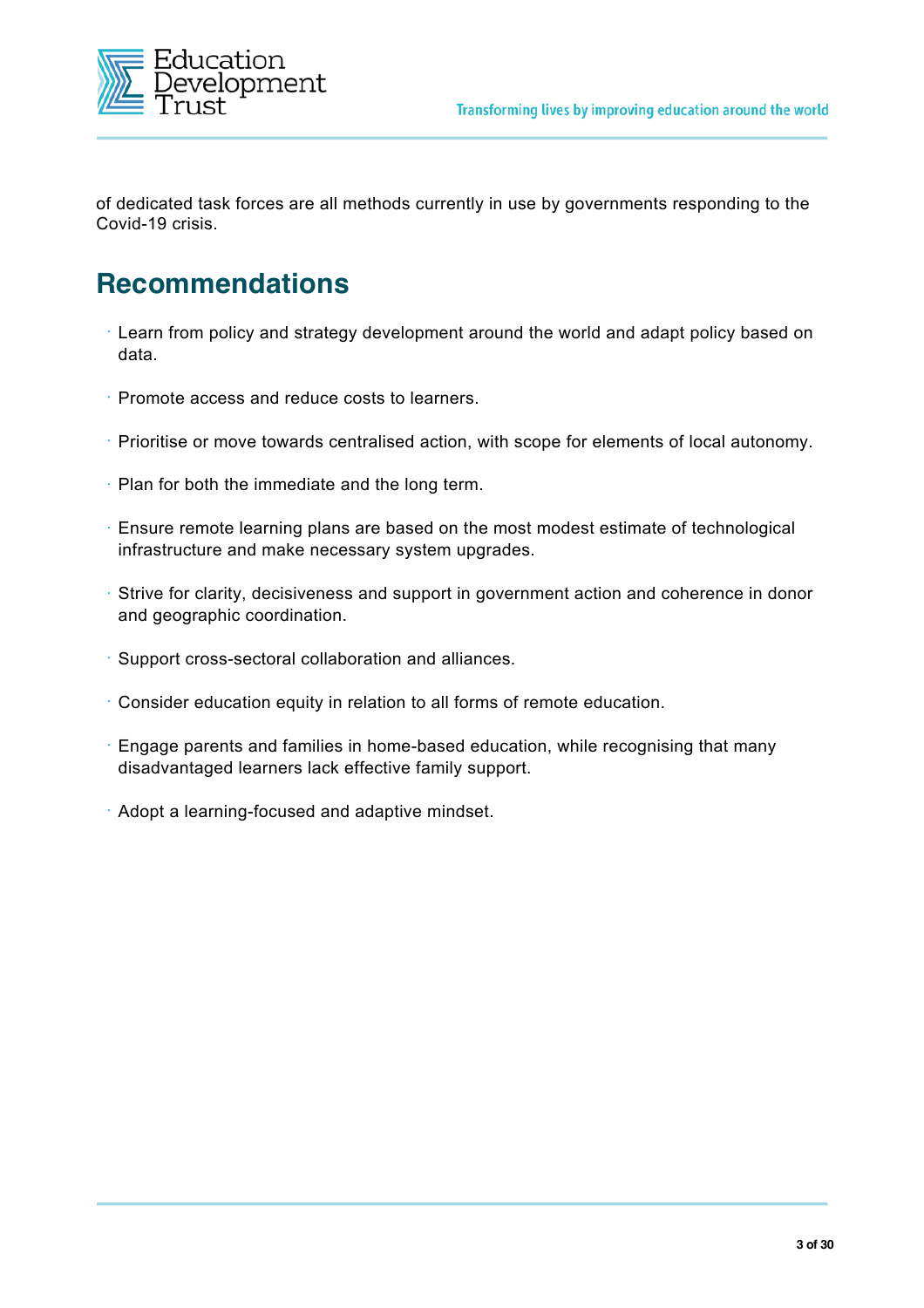

# **Section 2: Evidence and policy**

## **Scope of research**

This report analyses national policy and strategy designed to ensure educational continuity in the context of widespread school closures imposed by the Covid-19 pandemic. The study focuses on a selection of countries, including high-income and low-income contexts. Grouped regionally, the selected countries include:

- **•** East Asia: China, Japan, Singapore, South Korea
- **•** South Asia: Bangladesh, Pakistan, Nepal
- **•** Sub-Saharan Africa: Kenya, Rwanda, Uganda, Ghana

Based on analysis of the current status of national policy and strategy, as well as evidence of planning and implementation for educational continuity, the report:

- **•** draws out implications for policy makers
- **•** provides commentary on national legislative governance structures (for example, national, federal and/or provincial government), evidence of pre-existing infrastructure for delivery of remote learning, the role of multi-stakeholder partnerships for implementation (including with the private sector) and, in the context of low- and middle-income countries (LMICs), the role of multilateral and bilateral partners in supporting the development and provision of educational continuity responses
- **•** comments on the proposed delivery mechanisms for remote learning currently being adopted at national level, drawing out some of the implications of these approaches, particularly in terms of equity and access.
- **•** concludes with reflections on gaps within existing policy and strategy.

## **Commentary on evidence**

At a global level, the majority of affected countries are currently in the process of formulating their initial responses to mitigate the impact of the Covid-19 pandemic on education. At the time of writing, for most countries (the UK included) school closures have only been in effect for the last two or three weeks, and most education systems do not appear to have anticipated or prepared for such measures. The policy and strategy landscape for Covid-19 educational responses – both globally and nationally – is best described as emerging and fluid.

The most valuable sources for gathering relevant and up-to-date information include a series of online knowledge hubs, digital resources and blogs specific to the Covid-19 pandemic, organisational websites, press releases, and social media accounts, plus a range of national digital news media outlets.

Resources that have proved particularly useful include the following: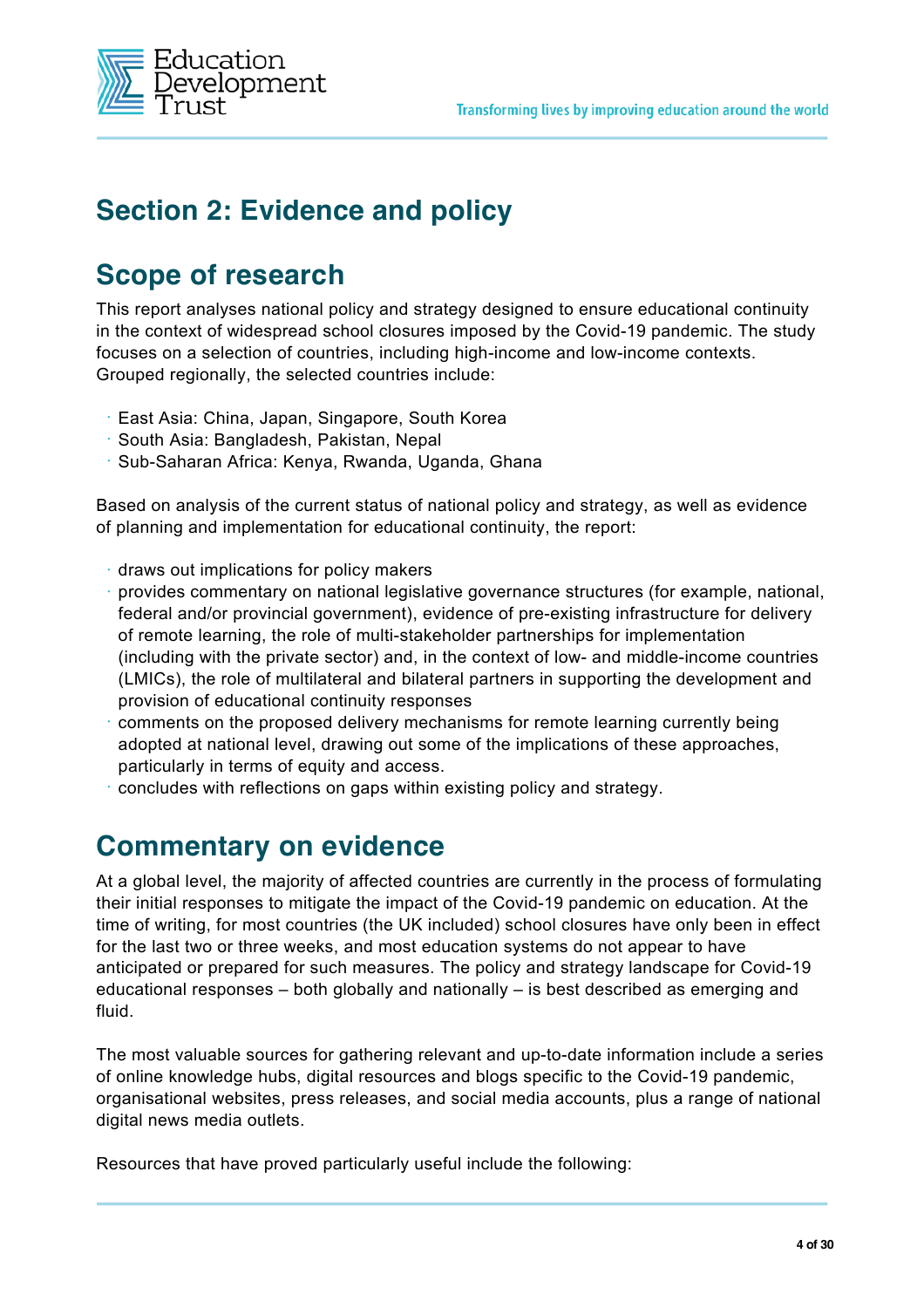

- **•** Online knowledge hubs:
	- o UNESCO's Covid-19 Education Response resource hub: https://en.unesco.org/covid19/educationresponse
	- o UNICEF's Covid-19 resource hub: https://www.unicef.org/coronavirus/covid-19
	- o The Inter-agency Network for Education In Emergencies (INEE) Covid-19 resource hub: https://inee.org/covid-19/resources
	- o ReliefWeb's Covid-19 resource hub: https://reliefweb.int/topics/covid-19
	- o The Global Education Monitoring (GEM) Report World Education blog: https://gemreportunesco.wordpress.com/
	- o The Wikipedia page on coronavirus impact on education: https://en.wikipedia.org/wiki/Impact\_of\_the\_2019%E2%80%9320\_coronavir us\_pandemic\_on\_education
	- o Hundred's Covid-19 Education Response resource hub: https://hundred.org/en/collections/quality-education-for-all-duringcoronavirus
	- o The World Bank's Covid-19 Remote Learning resource hub: https://www.worldbank.org/en/topic/edutech/brief/edtech-covid-19
- **•** For gathering more detailed information on state and multilateral strategic response planning at country level, UNICEF and other agency country offices have proved particularly valuable partners (particularly in the context of LMICs).
- **•** For gathering additional information on the implementation of educational responses at country level, social media has also proved to be a helpful and up-to-date resource, identifying what measures national governments, NGOs, INGOs and other partners are currently undertaking to support home learning. Specifically, we refer to Twitter and, to a lesser extent, Facebook.

There is as yet no substantial body of published literature that provides a comprehensive overview of the system-level measures taken to date, either globally or nationally. There is also no published evidence on the impact or effectiveness of the responses that have been implemented. Therefore, any statements regarding what appears to be working in terms of policy and strategy are based largely on evidence of *progress* and *action*, rather than evidence of *impact* and *outcome*.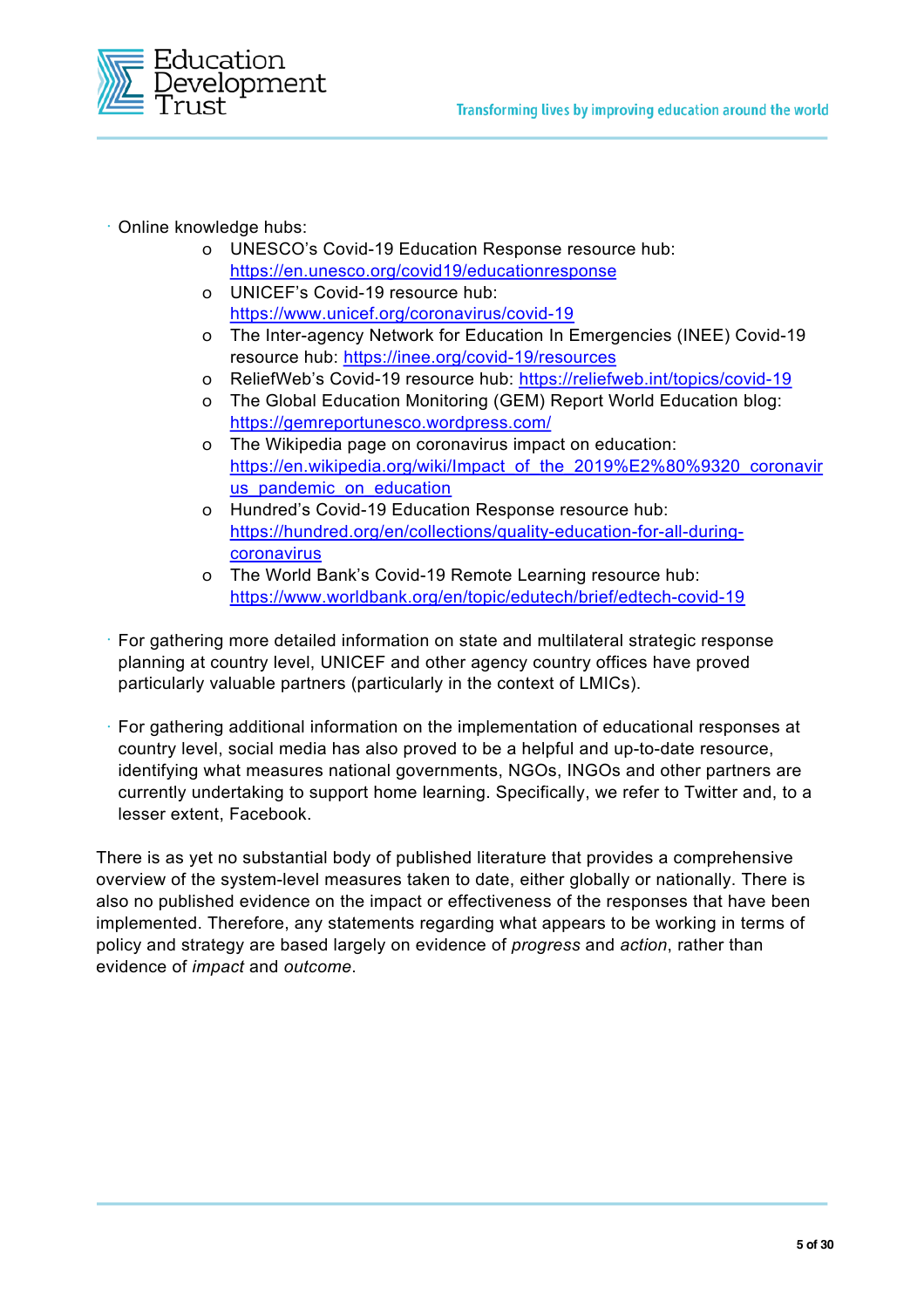

# **Themes**

Based on the information and evidence gathered, several themes have emerged in relation to national policy and strategy for educational continuity planning and implementation.

#### **1. National policy and strategy for educational continuity planning in response to Covid-19 is at an nascent stage worldwide**

At the time of writing, for the majority of countries worldwide, school closures have only been in effect within the last two-to-three weeks, and the majority of education systems did not anticipate or prepare for such measures. In this context, the policy and strategy landscape for Covid-19 educational responses – both globally and nationally – is best described as emerging and fluid. Many countries are still in the process of formulating their initial responses to the impact of the pandemic on education, and new measures for educational delivery are being taken on an emerging day-by-day and week-by-week basis.

In Bangladesh, for example, following school closures on 18 March, the Ministries of Education (MoE) and Primary and Mass Education (MoPME) are still preparing comprehensive Covid-19 Response Plans.<sup>1</sup> Both institutions have promoted the delivery of home schooling via a television-based national remote schooling model, which has been in operation since 28 March. Similarly, the Kenyan Ministry of Education has not published an educational response plan, but has implemented a multi-platform home schooling model using television, radio, online resources and, in some cases, live video-schooling, in partnership with the Kenya Institute of Curriculum Development (KICD).<sup>2</sup>

In Uganda, although further detail is required on the immediate education response plan, the Ministry of Education and Sports is currently working with UNICEF to develop an accelerated learning programme to benefit all learners when schools reopen.<sup>3</sup> The Ministry of Education and Sports has announced plans to shorten school holidays to make up for lost time as a result of the disruption caused by the disease.<sup>4</sup>

<sup>1</sup> Personal communication from Golam Kibria, Education Head of Section, DfID Bangladesh M-Kibria@DFID.gov.uk

<sup>2</sup> Kenya Ministry of Education (2020). Twitter post. [Online]. Accessed at: from: https://twitter.com/EduMinKenya/status/1240221103794069504; China News, (2020). Feature: Kenyan students find respite in digital learning amid COVID-19 outbreak. 14thApril 2020.[Online]. Accessed at: http://www.china.org.cn/world/Off\_the\_Wire/2020-04/14/content\_75927622.htm

<sup>3</sup> UNICEF Uganda (2020). UNICEF scales up support in 145 countries to keep children learning, as COVID-19 forces majority of schools worldwide to close. Press release. 26thMarch 2020. [Online]. Accessed at: https://www.unicef.org/uganda/press-releases/unicef-scales-support-145-countries-keep-childrenlearning-covid-19-forces-majority

 $4$  Ministry of Education and Sports Uganda. Twitter post.  $5<sup>th</sup>$ April 2020. [Online] Accessed at: https://twitter.com/Educ\_SportsUg/status/1246696830810939393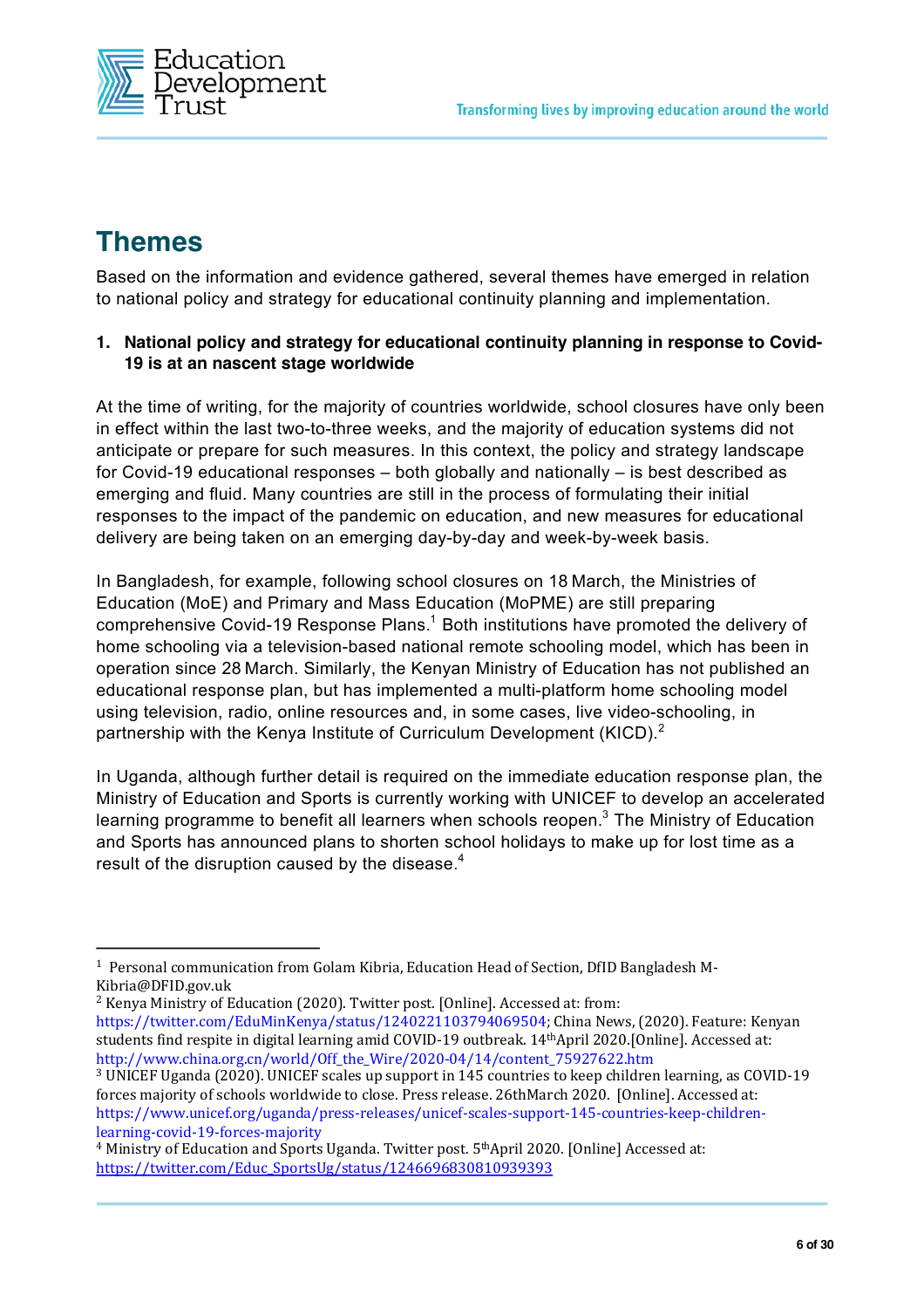

In other contexts, available policies or accounts of interventions are lacking in detail. In Nepal, the government has produced the Covid-19 Education Cluster Contingency Plan, which highlights a multi-media approach to delivery of remote learning and school support.<sup>5</sup> The plan prioritises the initial need for a comprehensive assessment of nationwide technological capacity before this approach can be implemented.<sup>6</sup>

In Japan, while school closures have been in force since 24 February, they have taken the form of an extended holiday, rather than a transition to home schooling. The Japanese government only announced its intention to keep schools closed on 7 April and reports state that its policy and planning with regards to online schooling is still emergent.<sup>7</sup> Similarly, in Ghana, details and measures to support home-based learning have not yet been published, which could be a result of a scheduled four-week holiday period that started in April.<sup>8</sup>

It is important that the emerging policy and strategy developments around the world are tracked, as this will enable the identification of effective approaches for staging interventions and preparing for a return to school. It is also important to draw on the evidence of approaches used by those countries who were impacted by the pandemic from an earlier date.

China's experience will be particularly valuable. In its early response to school closures, the Chinese Ministry of Education focused on establishing the delivery of remote learning via online mechanisms.<sup>9</sup> Its approach to implementation was based on three integrated priorities: i) ensuring the right teaching and learning content was available; ii) ensuring that this content could be accessed by users for free; and iii) ensuring that appropriate delivery infrastructure and bandwidth was in place to guarantee large numbers of students could access this content. The Chinese government worked cross-governmentally and with internet providers and support companies to ensure that the selected online education platforms had their systems upgraded to handle the increased traffic.<sup>10</sup>

The Chinese authorities sought to refine this basic delivery model over time. Further strategic interventions have been identified based on a multifaceted approach intended to

https://mainichi.jp/english/articles/20200413/p2a/00m/0na/005000c

<sup>5</sup> Nepal Education Cluster (2020). *COVID-19 Education Cluster Contingency Plan, 2020*, *March 2020*. Kathmandu: Nepal Education Cluster.

 $6$  Ibid.

<sup>7</sup> The Minchi (2020). Editorial: Amid school closures, Japan must quickly utilize online teaching tools. The Minchi. 13thApril 2020. [Online]. Accessed at:

<sup>8</sup> Public Holidays Global (2020b). Ghana School Holidays 2020. [Online]. Accessed at: https://publicholidays.africa/ghana/school-holidays/

<sup>9</sup> Huang et al. (2020). Handbook on Facilitating Flexible Learning During Educational Disruption: The Chinese Experience in Maintaining Undisrupted Learning in COVID-19 Outbreak. Beijing: Smart Learning Institute of Beijing Normal University https://inee.org/system/files/resources/Handbook-on-Facilitating-Flexible-Learning-in-COVID-19-Outbreak\_0.pdf<br><sup>10</sup> UNESCO (2020a) How is China ensuring learning when classes are disrupted by coronavirus? 19<sup>th</sup> February

<sup>2020 [</sup>online]. Accessed at: https://en.unesco.org/news/how-china-ensuring-learning-when-classes-aredisrupted-coronavirus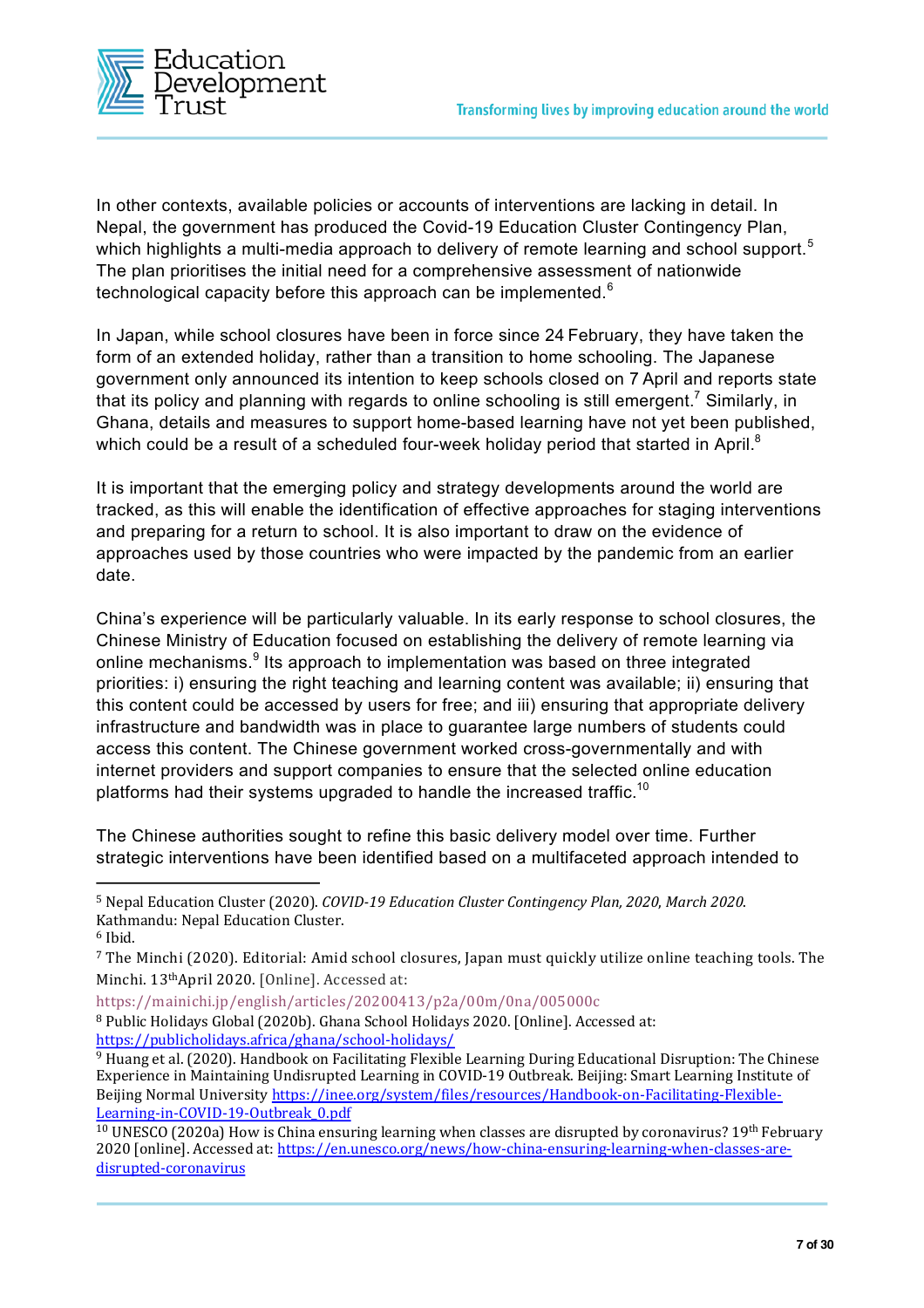

ensure successful online teaching through the provision of seven inter-related elements. Widely recognised as key enablers in remote online schooling, these include: i) a reliable ICT-based communications infrastructure; ii) coordinated access to suitable digital learning resources; iii) user-friendly digital learning tools; iv) pedagogic and instructional design based on effective learning methods; v) coordination of online delivery by instructional organisations; vi) provision of effective support services for teachers and learners; and vii) close cooperation between governments, enterprises and schools.<sup>11</sup>

#### **2. National governance and legislative structures impact on strategic decision-making**

At a national level, the legislative framework for governance may impact on the speed and effectiveness with which countries are developing and implementing their educational continuity plans. Those with strong centralised legislative bodies or decision-making committees (for example, China, South Korea, Singapore, Bangladesh, and Uganda) currently have more fully developed strategies and implementation plans, arguably as a result of swiftly moving bureaucratic powers and substantial institutional capacity. Those with federal, provincial, or decentralised legislative models (for example, Japan, Nepal, and Pakistan) have markedly less developed policies and strategies, as well as less evidence of actual delivery of remote education.

Japan has been subject to criticism for a slow response to Covid-19 $^{12}$ . The government's policy response is hindered by Japanese law, which prohibits central government from imposing severe lockdown measures.<sup>13</sup> Any central government policy announcements are primarily offered as guidance to individual prefectures in order to support decision-making at the sub-national level. In Pakistan, while the Federal Ministry of Education and Professional Training (MoEPT) has identified continuity of learning and communication as priority areas in the first phase of the response to the Covid-19 pandemic, evidence suggests that decisionmaking and strategic responses to educational continuity have taken place at the level of provincial government, rather than federal government.<sup>14</sup>

Conversely, China's largely centralised system (politically, at least) has allowed for swift action. Initial policy and planning was conducted over an intensive two-week period of central government engagement with public and private sector organisations, followed by a series of teleconferences to filter plans for implementation down to the local level, including

<sup>11</sup> Huang et al. (2020).

<sup>12</sup> Pesek, W. (2020). Japan's coronavirus response is too little, too late. Washington Post. 10thApril 2020. [Online]. Accessed at: https://www.washingtonpost.com/opinions/2020/04/10/japans-coronavirusresponse-is-too-little-too-late/

<sup>&</sup>lt;sup>13</sup> McCurry, J. (2020). Japan declares state of emergency over coronavirus. The Guardian. 7<sup>th</sup> April 2020. [Online]. Accessed at: https://www.theguardian.com/world/2020/apr/07/japan-shinzo-abe-declares-stateof-emergency-over-coronavirus

<sup>14</sup> Wikipedia (2020b). 2020 coronavirus pandemic in Pakistan. [Online]. Accessed at: https://en.wikipedia.org/wiki/2020\_coronavirus\_pandemic\_in\_Pakistan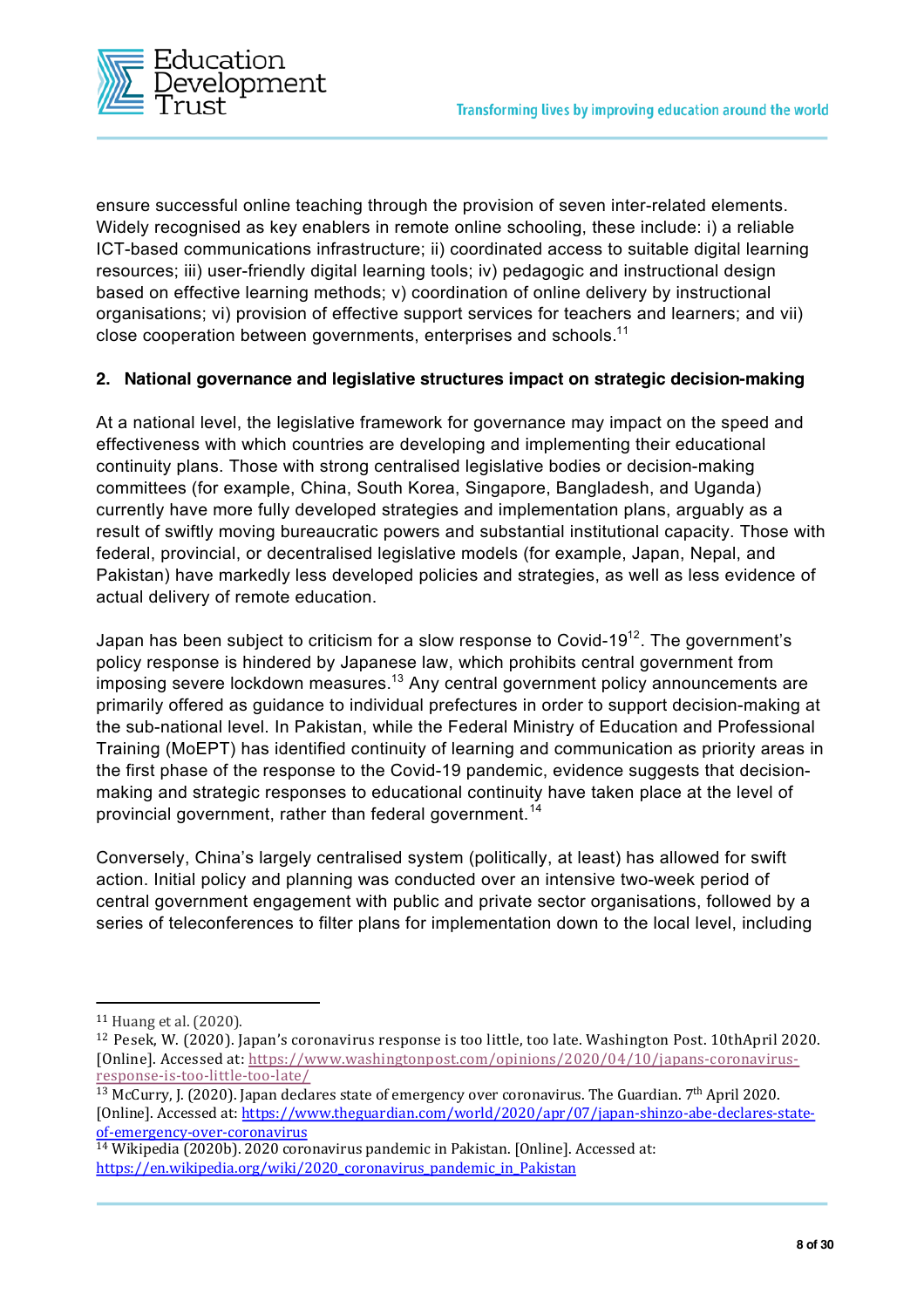

communications to individual school and teacher level.<sup>15</sup> The evidence available suggests that this was largely effective for getting the system of online schooling 'up and running'. The government's strategy for subsequently filling gaps in content, equity of provision or improving quality appears less clear. It is also unclear whether these refinements have been managed at a national or local level.

#### **3. Multilateral agencies and donor coordination are key to supporting decision-making in LMICs**

Within LMIC contexts, the active roles of multilateral agencies and donor coordination groups appear key to supporting government and other stakeholder institutions in developing and implementing coordinated strategies for educational continuity. Multilateral organisations, particularly UNICEF, are partnering with education ministries in Kenya, Rwanda, Uganda and Bangladesh, with evidence of reasonable progress in strategic planning and/or implementation for educational continuity. In these contexts, there is also evidence of emerging donor-led models for organisational coordination through committees, but this is not always the case. In Nepal, donor support for the government is co-ordinated through the Education Cluster, and the Cluster's subsequent plans for educational provision under lockdown required substantial strengthening.<sup>16</sup>

In Uganda, the government response seems to have benefited from coordinating the response with donors and development partners by extending the coverage of support that is available for continuous learning, especially with regard to low- and no-tech measures.<sup>17</sup> For instance, the Belgian Development Authority, Enabel, committed to support the National Teachers' Colleges for continuous personal development with online training to boost ICT skills and computer-based learning, Meanwhile, Teach for Uganda have begun 'SMS Teaching' to reach learners without access to internet, newspapers are including educational content as pull-outs, and UNICEF are working with other partners to develop radio-based learning materials and online learning platforms.<sup>18</sup>

UNICEF are also working with the Rwanda Education Board (REB) and numerous other partners to develop, produce and air 48 hours of radio lessons that are aligned with the

<sup>&</sup>lt;sup>15</sup> UNESCO (2020a). How is China ensuring learning when classes are disrupted by coronavirus? 19<sup>th</sup> February 2020 [Online]. Accessed at: https://en.unesco.org/news/how-china-ensuring-learning-when-classes-aredisrupted-coronavirus

<sup>&</sup>lt;sup>16</sup> Nepal Education Cluster (2020).

<sup>17</sup> UNICEF Uganda (2020).

<sup>&</sup>lt;sup>18</sup> Enabel in Uganda (2020). Twitter post. 15<sup>th</sup> April 2020. [Online] Accessed at:

https://twitter.com/EnabelinUganda/status/1250323073758195712; Examples of solutions for reaching students with limited access to the internet can be found in Aladin, K. (2020). Reaching Children & Students in Remote Locations. Hundred. [Online] Accessed at: https://hundred.org/en/innovations/reaching-childrenstudents-in-remote-locations; Mutegeki, G. (2020). COVID-19: How to keep your child engaged during the lockdown. New vision. 6th April 2020. [Online] Accessed at:

https://www.newvision.co.ug/new\_vision/news/1517608/covid-19-child-engaged-lockdown; UNICEF Uganda (2020)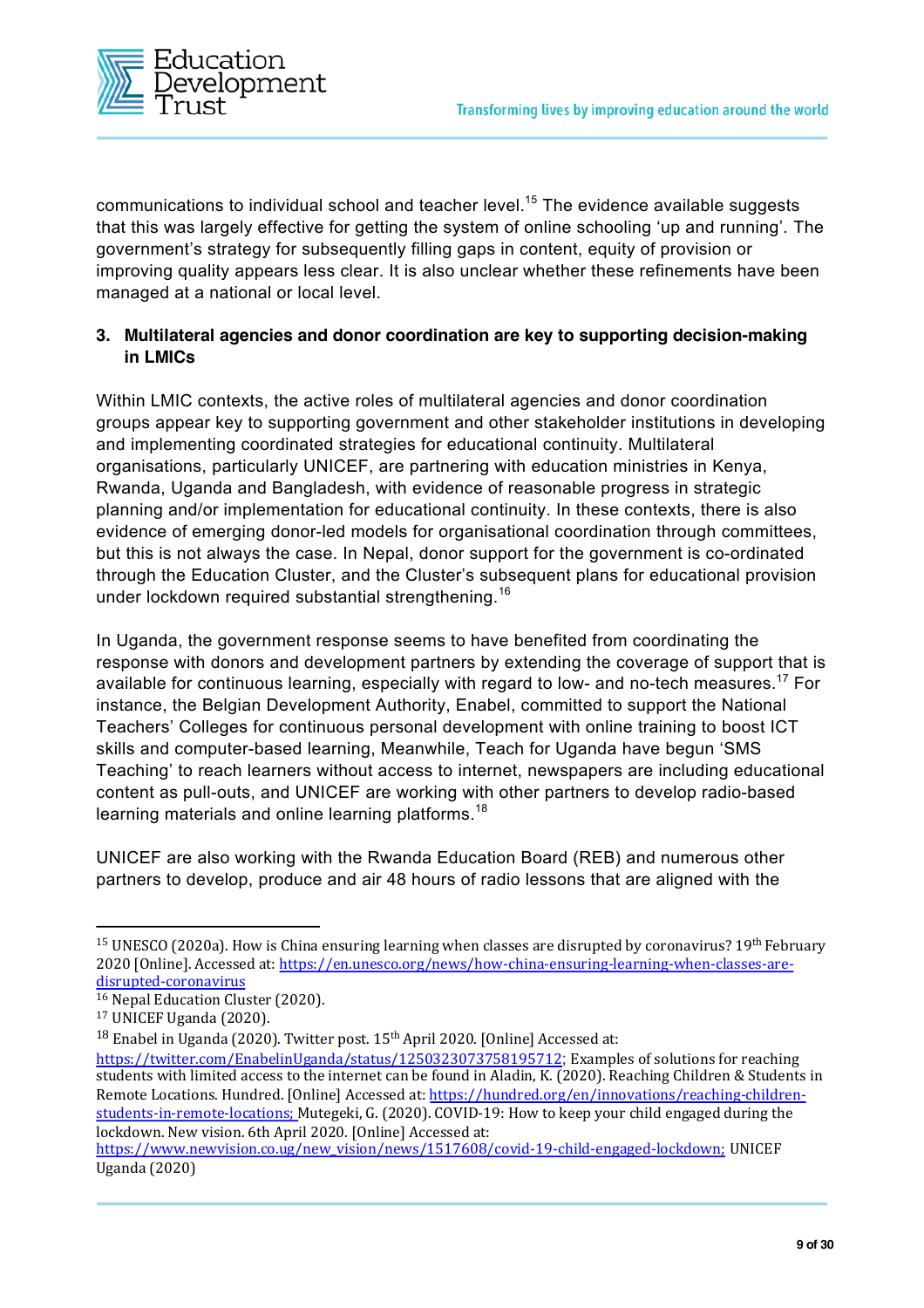

national curriculum, as well as ten hours of television programming.<sup>19</sup> Videos will include sign language interpretation and accessibility features will form part of the e-learning platform to ensure accessible remote learning for children with certain disabilities.<sup>20</sup>

In LMIC contexts where partner organisations are operating largely as bilateral partners only, or where capacity for partner coordination appears weak, national policies and strategies are less fully developed. In Pakistan, for example, evidence suggests that both UNICEF and the World Bank are working independently with federal and provincial governments to formulate a range of standalone responses in different contexts.<sup>21</sup> At this stage, their overall range of identified solutions and implemented activities appear fragmented and limited in scope.

#### **4. Cross-sectoral partnership, including with the private sector, is key to facilitating delivery of technology-led solutions to home schooling**

In jurisdictions where governments have sought to work across ministries and departments, and where they have worked in close partnership with the private sector, there is evidence of progress in the delivery of remote learning through media-based modalities.

The Chinese response was based on enhanced cross-sectoral collaboration within government (i.e. between the Ministry of Education and the Ministry of Industry and Information Technology), between government and the private sector (for example, internet providers and technology firms) and, finally, within the state education sector itself. Throughout the education response planning process, central government engaged with all levels of the system to ensure the smooth implementation of a rapidly developed policy. Key interventions included holding several teleconferences with local level officials and largescale training and information teleconferences for education practitioners.<sup>22</sup>

In Bangladesh, the delivery of the country's current remote learning response has involved collaboration between a wide range of government departments, including the Ministry of Education (MoE), the Directorate of Secondary & Higher Education (DHSE), the Ministry of Primary & Mass Education (MoPME), the Ministry of Information & Communications Technology – and, in particular, the a2i ('Access To Information') unit, which had a key strategic role.<sup>23</sup> To date, these agencies have also partnered with state- and non-state broadcasters, and will draw in working group partnerships with the private sector, including

<sup>&</sup>lt;sup>19</sup> From personal contact with UNICEF Rwanda

<sup>&</sup>lt;sup>20</sup> UNICEF Rwanda (2020). Radio learning in the time of Coronavirus. News note. 13<sup>th</sup> April 2020. [Online]. Accessed at: https://www.unicef.org/rwanda/stories/radio-learning-time-coronavirus

<sup>21</sup> Yousafzai, A. (2020). WB, UN bodies helping Pakistan minimise educational disruption amid COVID-19 crisis. The News [online]. 31st March 2020. Accessed at: https://www.thenews.com.pk/print/637068-wb-unbodies-helping-pakistan-minimise-educational-disruption-amid-covid-19-crisis <sup>22</sup> UNESCO (2020a)

<sup>23</sup>Personal communication from Golam Kibria, Education Head of Section, DfID Bangladesh M-Kibria@DFID.gov.uk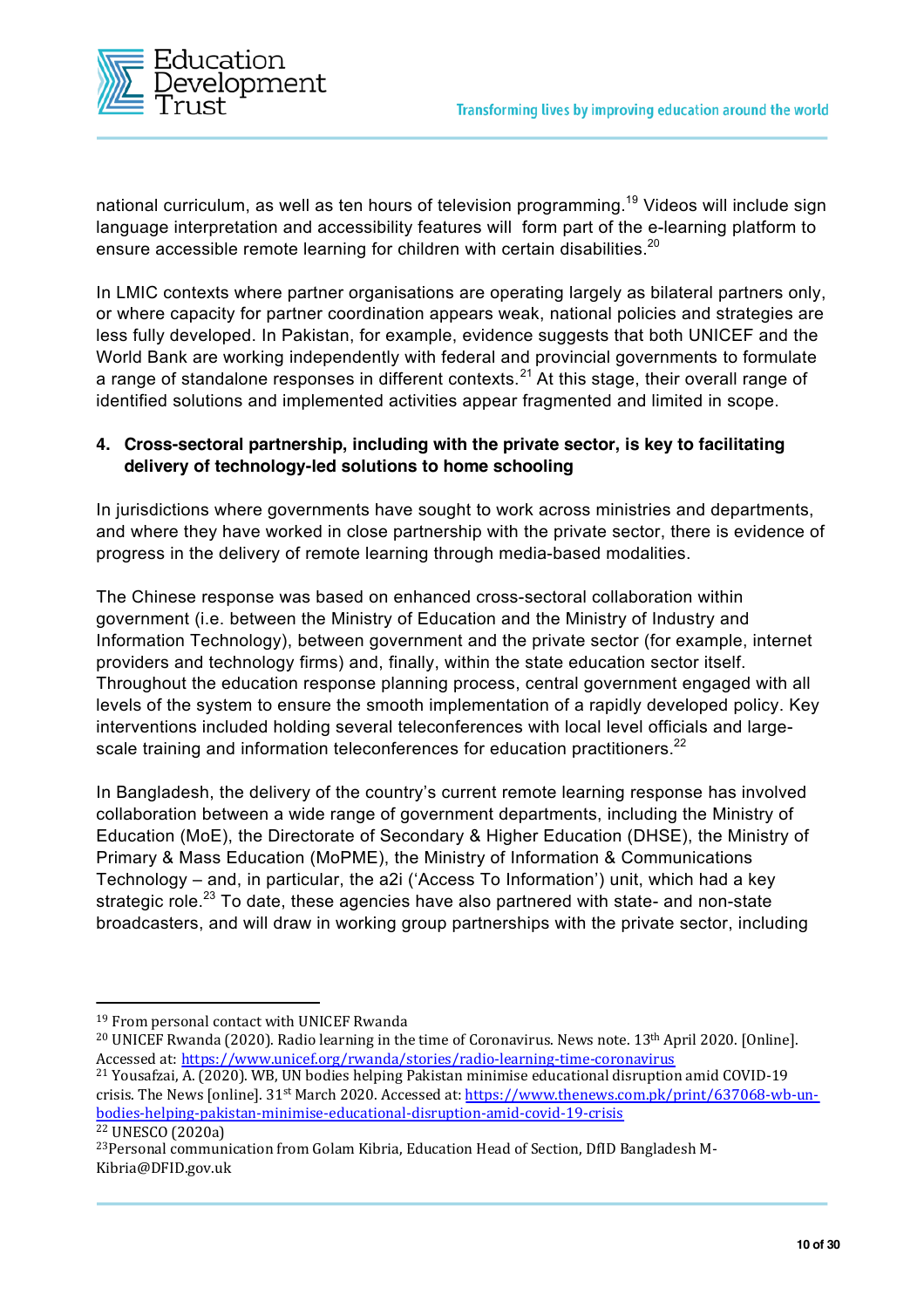

commercial radio, mobile phone service providers and internet providers as part of future plans. 24

In Rwanda, the Ministry of Education and the Rwanda Education Board (REB) have partnered with telecommunication platforms and UNICEF (amongst other development partners) to ensure learners (pre-primary, primary, secondary and tertiary) have free access to online educational materials.<sup>25</sup> Telecommunication companies, MTN Rwanda and Airtel Rwanda, are supporting university and polytechnic students' home learning by providing free data and internet packages to access these materials through their computers or mobile phones.<sup>26</sup> In Kenya, the Ministry of Education has also partnered with telecommunication companies to broadcast educational content on radio and television. The Chinese tech firm, Huawei, is supporting the coordination of internal Kenyan government communications by providing video conferencing equipment.<sup>27</sup>

In Ghana, universities have partnered with Vodafone and MTN Ghana to ensure that lecturers are not charged to use Zoom videoconferencing software to record and upload lectures. In addition, the University of Ghana has agreed a deal with Vodafone to distribute SIM cards with five gigabytes of data to its students, to enable them to access online educational content.28

In South Korea, cross-sectoral collaboration has been used to address issues of equity. As part of its emerging policy and planning for nationwide online education, the government has conducted a national 'roll call' of technology available in the home. The intention is to understand where there is a need to target resources so that every student can access

https://www.universityworldnews.com/post.php?story=20200401082400876

<sup>24</sup> Sarkar, S. (2020). Attending classes on TV screen. The Financial Express. 6th April 2020. [Online]. Accessed at: https://thefinancialexpress.com.bd/views/attending-classes-on-tv-screen-1586186174 <sup>25</sup> Ministry of Education, Rwanda (2020). Twitter post. [Online]. Accessed at:

https://twitter.com/Rwanda\_Edu/status/1242512348595830785; Republic of Rwanda, Ministry of Education (2020). Students should embrace eLearning amidst schools' closure due to COVID 19. [Online]. Accessed at:

https://mineduc.gov.rw/index.php?id=113&tx\_news\_pi1%5Bnews%5D=1208&tx\_news\_pi1%5Bcontroller% 5D=News&tx\_news\_pi1%5Baction%5D=detail&cHash=329f42837aefc26bfab8dcd3a807a7e7

<sup>&</sup>lt;sup>26</sup> Mbonyinshuti, J. (2020). Telecom companies provide free access to online learning. University World News. 1stApril 2020. [Online]. Accessed at:

<sup>&</sup>lt;sup>27</sup> Ministry of Education of the Republic of Kenya. (2020b). Twitter post. [Online] Accessed at: https://twitter.com/EduMinKenya/status/1246042653734637568

<sup>28</sup> Mohammed, W.F. (2020). What COVID-19 reveals about educational inequality in Ghana. Al Jazeera English. 7thApril 2020. [Online]. Accessed https://www.aljazeera.com/indepth/features/covid-19 reveals-educational-inequality-ghana-200407100729985.html; Ferdinand, E. (2020). KNUST suggests September 2020 for WASSCE, 'rejects' Entrance Exams for Prospective Students amidst COVID-19 Pandemic. Education Ghana. 10thApril 2020. [Online] Accessed at:

https://educationghana.net/index.php/2020/04/10/knust-suggests-september-2020-for-wasscerejectsentrance-exams-for-prospective-students-amidst-covid-19/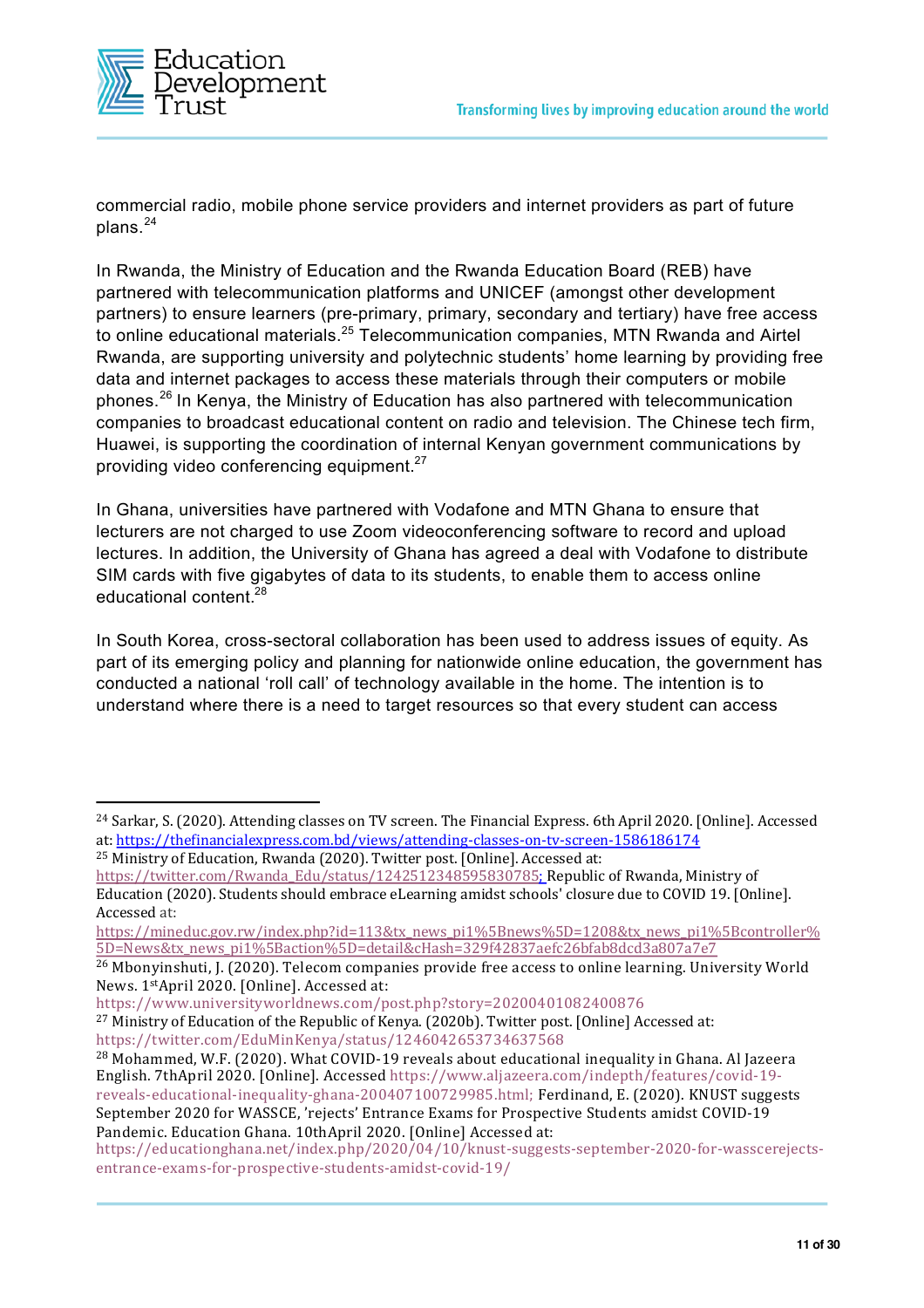

online content. A national technology loan scheme has now been established in collaboration with private sector and NGO partners<sup>29</sup>.

Finally, in Pakistan, the Government of Punjab's Online Teaching Program, launched on 1 April, is a collaboration between the School Education Department, its Program Monitoring and Implementation Unit (PMIU), and the Punjab IT Board (PITB), together with an internet service provider and a commercial cable TV channel.<sup>30</sup>

#### **5. Pre-existing infrastructures for remote learning may influence the speed of responses to home schooling**

Evidence suggests that the presence of a pre-existing national infrastructure for the delivery of remote learning, particularly via broadcast or online media, has influenced the speed with which countries have been able to deliver high-visibility home schooling interventions.

Bangladesh has a substantial recent history of using broadcasting and other multimedia approaches in the delivery of remote and/or distance learning. In the last decade, these have proved highly successful in mobilising access to and participation in remote learning at scale. Key examples include the innovative range of BBC Janala learning products (television and radio programming, mobile apps, newspaper columns;, and community learning groups), which were designed to support the engagement of the general public in English language learning<sup>31</sup>, and the English In Action programme, funded by DfID between 2008 and2018. The latter involved the innovative use of mobile phones to support the professional development of primary teachers through the creation and sharing of audio, video, and print-based resources associated with classroom teaching<sup>32</sup>. In the case of BBC Janala, the education continuity plan's prioritisation of television broadcast would appear to reflect the impact of these previous initiatives. BBC Janala's additional model of working with six mobile phone networks to ensure either free or reduced data costs for educational material is also likely to be important to future components of the government's educational continuity planning.

In Uganda, an e-learning platform was made freely accessible to all six days after the government announced the closure of schools. The platform was developed by UNICEF and other partners in 2019, and also facilitated offline content.<sup>33</sup>

<sup>&</sup>lt;sup>29</sup> Bicker, L. (2020). Coronavirus: How South Korea is teaching empty classrooms. BBC News. 10<sup>th</sup>April. 2020.[Online]. Accessed at: https://www.bbc.co.uk/news/world-asia-52230371

<sup>30</sup> Government of Punjab. (2020). Taleem Ghar. [Online]. Accessed at: https://taleemghar.punjab.gov.pk/ <sup>31</sup> BBC Media Action. Millions of Bangladeshis learn English with BBC Janala. [Online]. Accessed at: https://www.bbc.co.uk/mediaaction/where-we-work/asia/bangladesh/bbc-janala

<sup>32</sup> English in Action (2020). [Online]. Accessed at: https://www.eiabd.com/

<sup>33</sup> UNICEF Uganda (2020).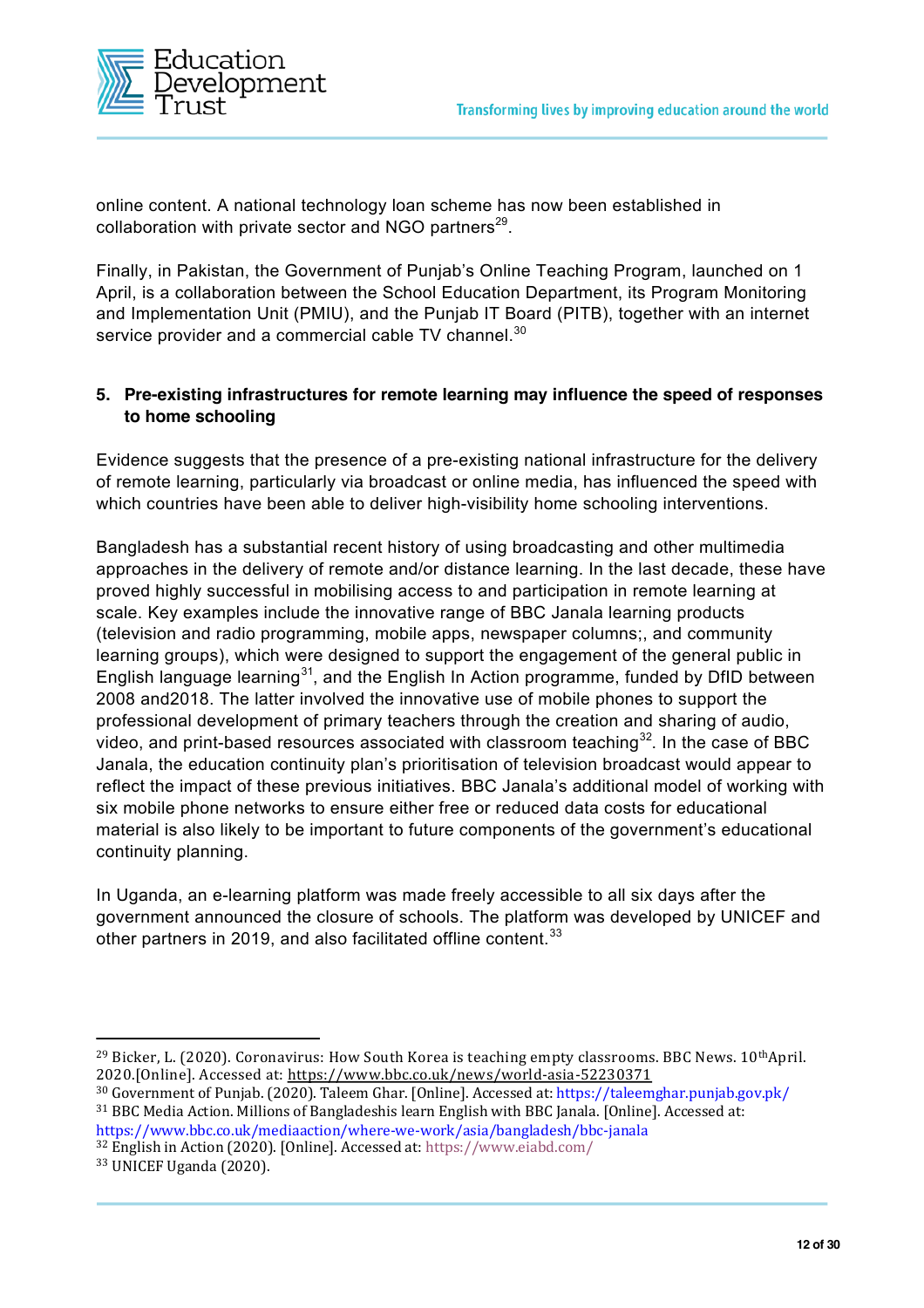

In East Asia, the Singapore government's response rests on a longstanding history of delivering ed-tech initiatives.<sup>34</sup> While the details on the move to full homebased learning delivery have still to emerge, it is clear that the system is well equipped to deliver education in a way that has ed-tech at the centre of its approach.

Indeed, the Ministry of Education (MoE) in Singapore has launched many ed-tech initiatives over the past 25 years. These have been underpinned by the release of a series of ICT masterplans, which specify both the guidelines for ed-tech projects and, most critically, the educational objectives that these projects are to be measured against.<sup>35</sup> A number of previous policy and reform goals are of particular interest in the context of this report, specifically:

- **•** The introduction of ed-tech as a means of learning rather than a discrete subject
- **•** The development of ed-tech infrastructure in schools with a strong ratio of teachers and students to equipment
- **•** The use of ed-tech for assessment
- **•** Provision of teacher training in creative and innovative use of technology for effective teaching
- **•** A focus on self-directed learning.

While it is too early to assess the effectiveness of the Singapore MoE's online education response, it is likely that these underpinning masterplans will have contributed to ensuring at least some level of success. Understanding the impact of the response and the links to previous policy may be important areas of enquiry for future research on education provision in response to Covid-19.

#### **6. Current strategic planning is prioritising high-tech solutions, possibly at the cost of equity and access for all**

Within the published documentation analysed in this study, there is a clear prioritisation of high-tech approaches to remote learning for children out of school. This is apparent not only in higher-income or higher-resourced settings, such as China, Singapore, and South Korea, but also low-income and low-resource settings. In sub-Saharan Africa, Kenya, Rwanda, Ghana and Uganda have all implemented, at least in part, an internet-based approach to home learning. In Bangladesh, the initial response to home schooling is television broadcasting, with planning for radio, mobile phone and internet provision currently underway. In Nepal, while planning is in early stages, there is a similar emphasis on developing multi-media solutions to home schooling, even in a context where the national technological capacity is still not fully known.<sup>36</sup>

<sup>34</sup> From personal contact with Edmond Gaible, Natoma Group

<sup>35</sup> Ibid.

<sup>36</sup> Nepal Education Cluster (2020).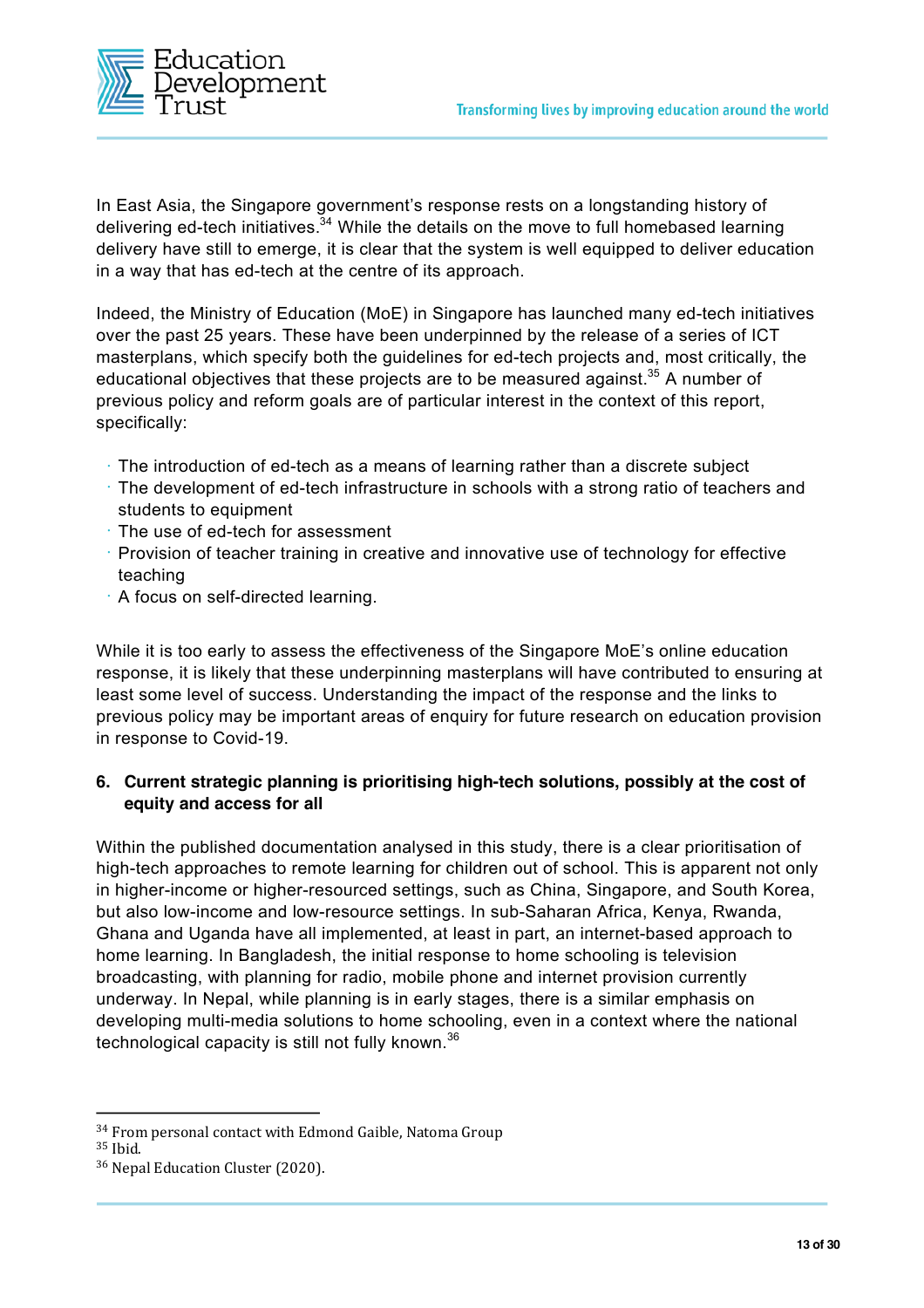

Interestingly, there is little or no emphasis on low-tech or no-tech solutions<sup>37</sup> within national planning documentation. Nepal's Education Cluster response plan (Nepal Education Cluster 2020) mentions 'self and peer learning supported by print-based learning resources, including library books' but does not discuss delivery mechanisms in any further detail.<sup>38</sup> Low-tech and no-tech delivery approaches are reportedly being developed as part of current planning in Kenya, Rwanda, Uganda and Ghana, but as yet are not presented as priorities. In China, where the response is focused mainly on online provision, there is some mention of TV-based learning for those in hard-to-reach areas.<sup>39</sup> There is a sense that this was intended to be a temporary measure as internet connectivity is improved nationwide (i.e. as part of the government's collaboration with private sector communications firms).<sup>40</sup> In Pakistan, Aga Khan Education Services, a key non-state provider of primary, secondary and tertiary education, is acknowledging that remote learning is a significant challenge in locations with poor internet connectivity and mobile phone coverage. In this context, there are reports of school staff providing carefully designated pick-up and drop-off points for printbased assignments.<sup>41</sup>

The general prioritisation of higher-tech solutions in educational continuity planning might impact on equity of access, regardless of context. It also presents a particular challenge in LMICs. For instance, while Bangladesh is endeavouring to use TV, radio, mobile phone and internet platforms to reach a maximum number of students, only 33% of people in the region have internet access, and only 43.9% of households in rural Bangladesh own a television.<sup>42</sup> Similarly, only 35% of rural Nepalis have access to television.<sup>43</sup> In Ghana, the impracticalities of regional differences in access to reliable energy supplies are likely to even disrupt lowtech measures, including radio broadcasts.

Importantly, the South Korean government has tried to address equity issues by providing tech-specific support to low-income families, helping with the costs of internet so that their children still have the opportunity to learn while at home.<sup>44</sup> Further equity-focused interventions have been made in collaboration with the charitable sector, through support for a computer equipment-lending service. Various charities have been supporting this measure,

<sup>&</sup>lt;sup>37</sup> Tech requiring connectivity would be considered high-tech. Low-tech and no-tech solutions primarily refer to paper-based learning packs and physical resources that can be distributed to learners. Radio and television broadcasting might be considered mid- or low-tech as they requires hardware which may be widely but not universally available and accessible.

<sup>38</sup> Nepal Education Cluster (2020).

<sup>39</sup> UNESCO (2020a).

<sup>40</sup> Huang et al. (2020).

<sup>41</sup> Aga Khan Development Network (AKDN) (2020). AKDN pulls together in response to the COVID-19 pandemic. [Online]. Accessed at: https://www.akdn.org/project/akdn-pulls-together-response-covid-19 pandemic

<sup>42</sup> UNICEF Bangladesh (2020b). UNICEF: Urgent need to secure learning for children across South Asia. Press Release. 6thApril 2020. [Online]. Accessed at: https://www.unicef.org/bangladesh/en/pressreleases/unicef-urgent-need-secure-learning-children-across-south-asia

 $43$  Ibid.

<sup>44</sup> Bicker, L. (2020).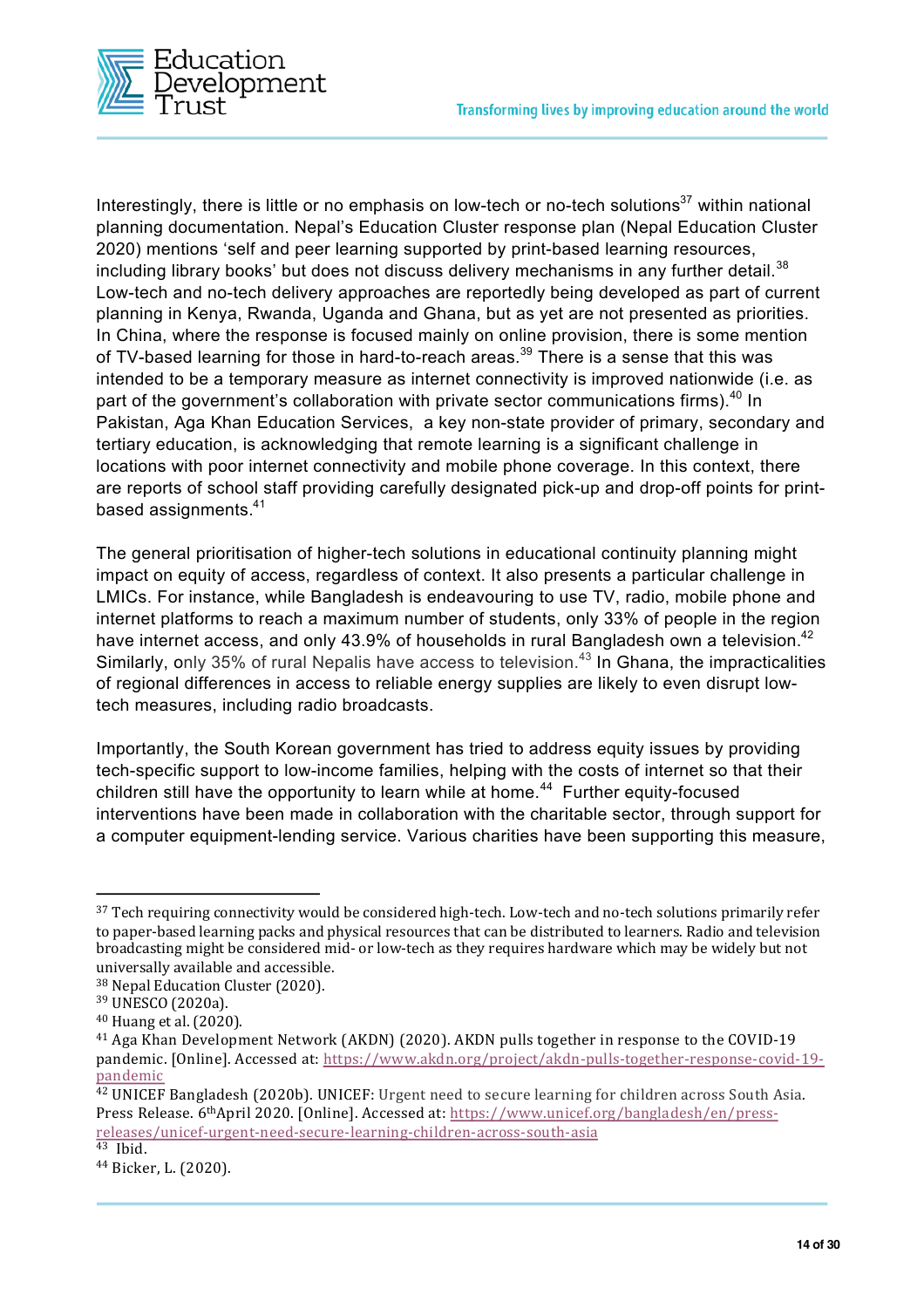

alongside additional interventions to support low-income families and those worried about the implications of home schooling.<sup>45</sup>

#### **7. Ensuring the quality of learning as well as continuity of access to education**

#### *The role of parents in home schooling*

There is a general recognition that parents have a key role to play – firstly, in facilitating engagement with home schooling, and secondly, in providing academic support to their children. In this regard, collaboration and communication with parents has been a key aspect of strategic planning.

The South Korean government has tried to ensure buy-in for a widespread home schooling approach by providing subsidies to support those who must stay at home from work with children due to school closures.46 The Japanese government's initial response included measures to ensure that parents of children affected by school closures were able to take time off in order to look after them. Specifically, the government ensured that funds were available to compensate these parents for any unpaid leave taken, thus supporting parents on lower incomes<sup>47</sup>.

In Bangladesh, it is reported that a2i is leading state-sector planning for an education communication strategy to ensure that parents and caregivers are aware of and can engage children in the scheduled learning processes. <sup>48</sup> UNICEF's Covid-19 response plan also advocates for the provision of information to parents and caregivers on how to support and engage with their children's learning, make learning interactive, engage parents and learners, monitor engagement and ensure assessment.<sup>49</sup> Similarly, UNICEF in Pakistan is supporting the Ministry of Education & Professional Training (MoEPT) in disseminating education-related messages, targeting parents, to encourage their children to continue learning.<sup>50</sup>

#### *The role of teachers in home schooling*

<sup>45</sup> Ibid.

<sup>46</sup> Dudden, A., and Marks A. (2020). South Korea took rapid, intrusive measures against COVID-19 – and they worked. The Guardian. 20<sup>th</sup> March 2020 [Online]. Accessed at:

https://www.theguardian.com/commentisfree/2020/mar/20/south-korea-rapid-intrusive-measurescovid-19

<sup>47</sup> Chappell, B. (2020) Coronavirus Updates. NPR. 27 February 2020 [Online]. Accessed at: https://www.npr.org/sections/goatsandsoda/2020/02/27/809984502/coronavirus-update-japan-isclosing-all-its-schools-for-a-month?t=1586853616816&t=1586863350265&t=1587056787206

<sup>48</sup> Personal communication from Golam Kibria, Education, DfID Bangladesh M-Kibria@DFID.gov.uk <sup>49</sup> UNICEF Bangladesh (2020a). UNICEF scales up support to keep children learning, as COVID-19 forces schools to close. 27thMarch 2020. [Online]. p. 8-9. Accessed at:

https://www.unicef.org/bangladesh/en/press-releases/unicef-scales-support-keep-children-learning-covid-19-forces-schools-close

<sup>50</sup> UNICEF Pakistan. (2020). Pakistan COVID-19 Situation Report 23rd-29th March. Islamabad: UNICEF. [Online]. Accessed at: https://reliefweb.int/report/pakistan/pakistan-covid-19-situation-report-reportingdate-23-29-march-2020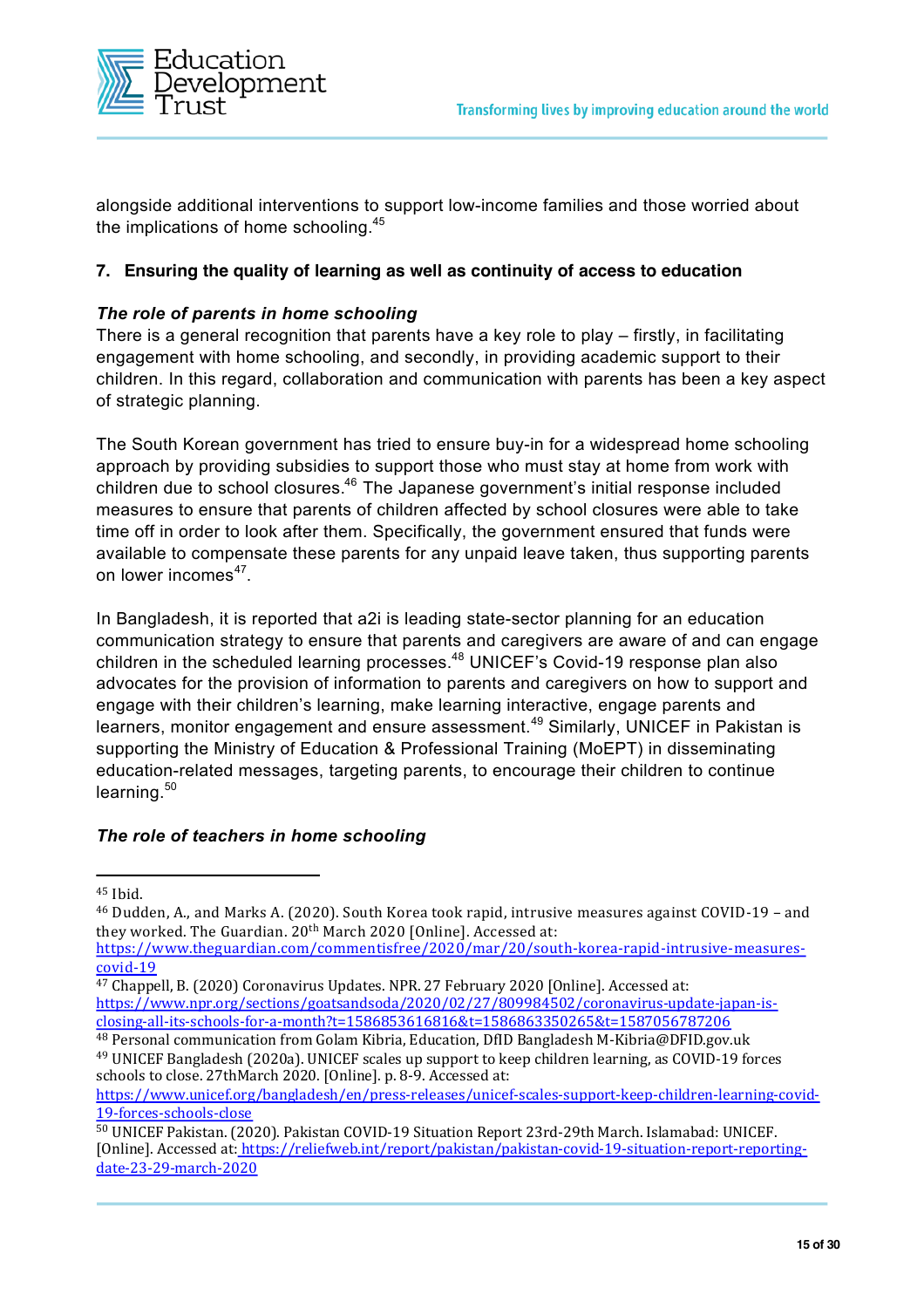

Planning, policy and strategic documents often lack clarity on the role of teachers in home schooling. However, there are some notable exceptions, where a key role for teachers is both highlighted and expected.

In South Korea, the Ministry of Education has published documentation setting expectations for teachers in relation to remote learning, including guidance about how they are to set assignments and comment on work. It has established the 'Teacher On' initiative, a remote community of practice for teachers to share examples of good practice in online teaching and learning, led by volunteers with existing experience of remote learning. In addition, the MoE has announced the development of the '10,000 Communities' online platform for teachers to share good practice. $51$ 

In Singapore, the Ministry of Education has stated that teachers are expected to maintain contact with and provide support to parents and students throughout the lockdown period, stating that they will either work from home or from the school in order to do so.<sup>52</sup>

In Kenya, in the development and distribution of home learning resources, both the Ministry of Education and Kenyan Institute of Curriculum Development (KICD) have made clear that the resources themselves are supplementary to the role of teachers. They have also indicated that teachers can apply to become 'resource persons' to update home schooling resources.<sup>53</sup> However, little else has been published on how teachers can support home learning. As part of its national response strategy, UNICEF Kenya (2020) also advocates for developing the role of teachers and headteachers in supporting the continuity of learning.

In Rwanda, while the role of teachers in supporting home learning has not yet been confirmed, the Ministry of Education has encouraged teachers to 'train themselves' and continue learning outside of school.<sup>54</sup> A teachers' credit and savings cooperative has announced plans to provide financial support to teachers affected by Covid-19 through a loan to cover any losses in salary.<sup>55</sup> Meanwhile, selected teachers in Uganda will use local radio and television stations to deliver lessons.

http://english.moe.go.kr/boardCnts/view.do?boardID=265&boardSeq=80297&lev=0&searchType=null&stat usYN=C&page=1&s=english&m=0301&opType=N 52 Ministry of Education. Singapore Government. (2020c). Schools to Implement One Day of Home-Based

Learning a Week. Press release. 27th March 2020. [Online]. Accessed at:

https://www.moe.gov.sg/news/press-releases/schools-to-implement-one-day-of-home-based-learning-aweek

<sup>53</sup> Kenva Institute of Curriculum Development (2020). Twitter post. [Online] Accessed at: https://twitter.com/KICDKenya/status/1246862620797341696/photo/1

54 Rwanda Education Board (2020). Twitter post. [Online] Accessed at: https://twitter.com/REBRwanda/status/1247185572885602307 <sup>55</sup> Sacco, U. (2020). Twitter post. [Online] Accessed at:

https://twitter.com/MwalimuSacco/status/1247971001964560385

<sup>51</sup> Korean Ministry of Education (2020). The New School Year Begins with Online Classes. MOE Press Release. 13th April 2020. [Online] Accessed at: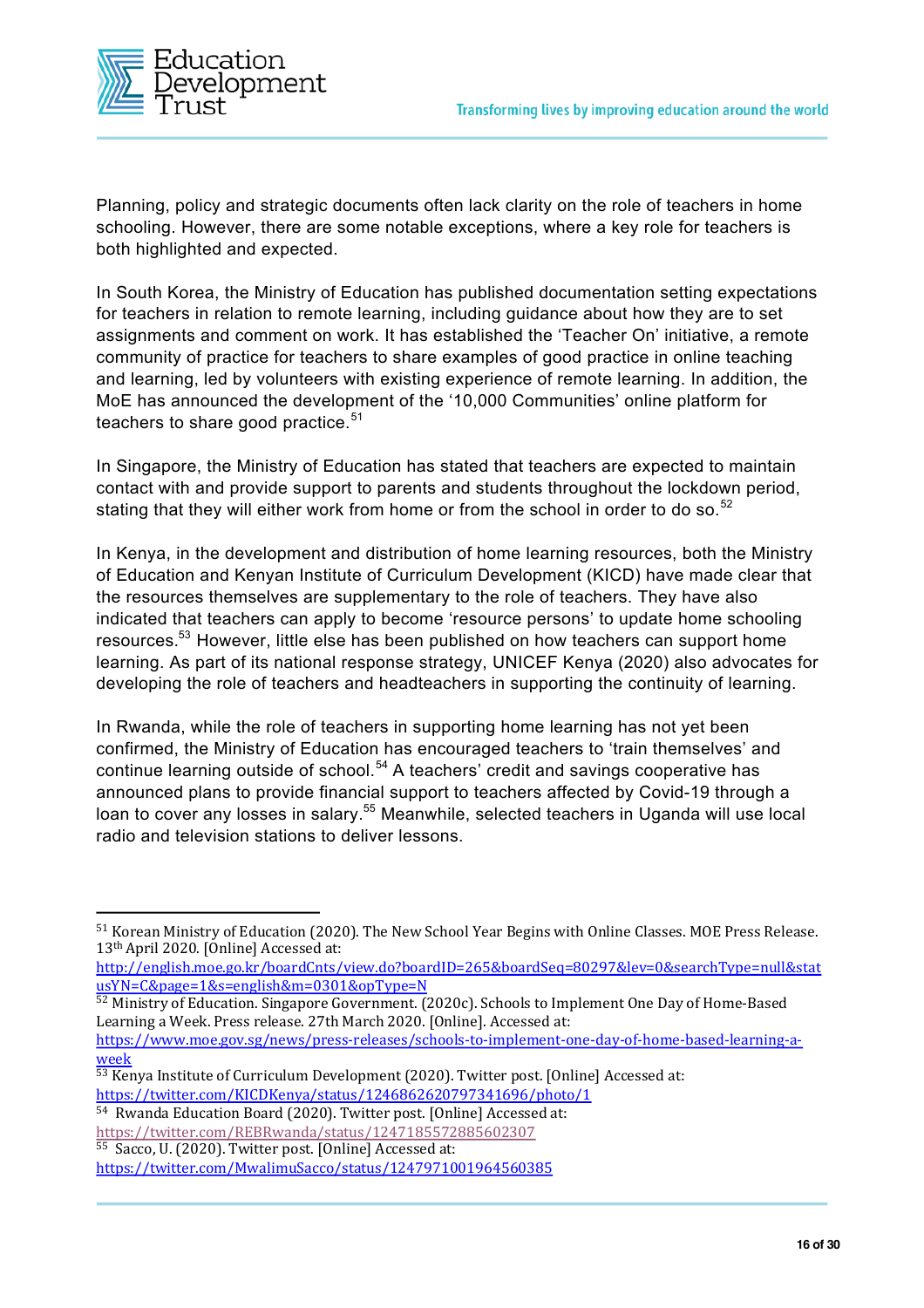

#### *Assuring the quality of home-schooling provision*

Opportunities to test, learn from and adapt home schooling provisions are evident in Singapore and South Korea. In Singapore, the nationwide school closures were preceded by a one-day-per-week home schooling pilot program, to allow parents, teachers, students to get used to home schooling arrangements.<sup>56</sup> The pilot also provided opportunities for the Singaporean ministry to understand how a scaled-up version of the policy might work.

In South Korea, the ministry has announced a phased model to deliver online classes at scale, with third-year middle and high school students beginning their online term on 9 April. Other grades are due to follow on the 16 and 20 April, respectively.<sup>57</sup> Though it is not explicitly stated, it is possible that this approach may represent an attempt by the MoE to utilise a 'test, learn, adapt'-style approach, using lessons from the early stages of the rollout to inform tweaks and adaptations to the policy and the online platforms as the classes are scaled up to the wider community of school students.<sup>58</sup>

The South Korean ministry has announced the creation of an online class preparation and monitoring team whose mandate is not only to support implementation of the immediate policies on the ground, but also to monitor their effectiveness and respond to issues and challenges on an ongoing basis.<sup>59</sup> In addition, the MoE are reportedly setting up an ed-tech task force within the ministry to devise a mid- to long-term strategy for education provision in the second half of this year.<sup>60</sup>

It is also possible that this approach is being adopted in China. Officials there have similarly stated that a monitoring and evaluation team will be put in place to understand the efficacy of online learning methods, to inform future policy.<sup>61</sup>

#### *Strategies for supporting the most vulnerable*

Strategies to support the most vulnerable have not been fully addressed in the evidence gathered by this review. As discussed, the prevalence of technology and media-driven remote learning models present a challenge to equity, particularly in low-resource settings.

Based on available government documentation, reaching the most vulnerable seems to be regarded as a priority for NGOs rather than for governments. In Bangladesh, for example, it

<sup>59</sup> Korean Ministry of Education (2020) All schools postpone the new school year. MOE press release 13th April 2020 [Online]. Accessed at:

<sup>56</sup> Singapore Ministry of Education (2020) Schools to implement one day of home-based learning a week. MOE press release. 27th March [Online] Accessed at: https://www.moe.gov.sg/news/press-releases/schools-toimplement-one-day-of-home-based-learning-a-week

<sup>&</sup>lt;sup>57</sup> Ministry of Education, Republic of Korea (2020). Official Facebook page @ourmoekr, 13th April 2020. [Online] Accessed at: https://www.facebook.com/ourmoekr/

<sup>58</sup> Bahk, E. (2020). Online class platforms plagued with malfunction. Korea Times. 15thApril 2020. [Online]. Accessed at: https://www.koreatimes.co.kr/www/nation/2020/04/181\_287871.html

http://english.moe.go.kr/boardCnts/view.do?boardID=265&boardSeq=80295&lev=0&searchType=null&stat usYN=W&page=1&s=english&m=0301&opType=N

 $60$  Ibid.

<sup>61</sup> Huang et al. (2020).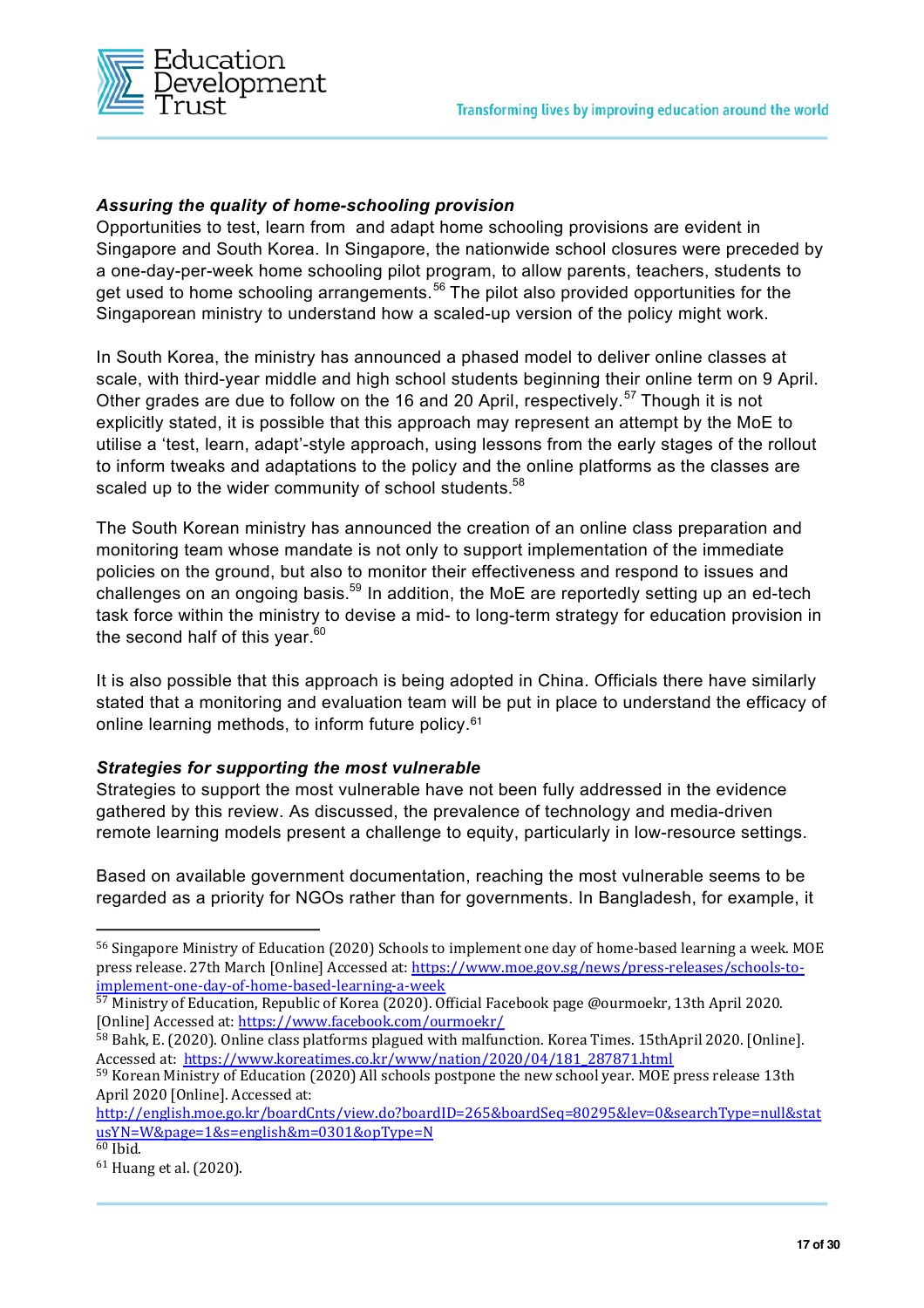

is stated that SCI and BRAC have received US\$1.5 million from the emergency education fund to support the Covid-19 education response in the Rohingya refugee camps at Cox's Bazar.<sup>62</sup> In addition, UNICEF Bangladesh have published a separate and specific education response strategy for the camps, and are currently supporting the provision of print-based materials for parent-led teaching in those contexts.<sup>63</sup>

#### *Strategies for safeguarding*

There is emerging evidence of communications regarding safeguarding in remote education, although these are often focused on online learning. That said, there is also evidence of plans for the inclusion of psychosocial support and messaging within home schooling programming in Nepal and Pakistan. In Bangladesh, psychosocial support programming is being developed as part of the current television-based programming.<sup>64</sup> In addition, it is stated that an education communication strategy for safeguarding is under development, focussing on an online safeguarding campaign and the dissemination of relevant protection messages to parents and children. UNICEF Bangladesh's Covid-19 response plan also advocates for strengthened child protection and social care initiatives.<sup>65</sup>

It appears that comprehensive strategies and guidelines for safeguarding under home schooling are yet to be circulated.

#### *Continued nutrition support*

As with safeguarding, specific strategies for the provision of continued nutrition support is largely absent from education strategy statements. In South Korea, the MoE has announced policy measures to support parents and students through school closures, including the provision of four months' worth of food vouchers to eligible households. There is also some evidence of other state interventions for continued nutrition support under Covid-19, including subsidized rice in Bangladesh.

In addition, although the government of Uganda has not specifically announced measures to provide nutritional support for children, it has organised food relief packages for 1.5 million people in urban poverty in Kampala and Wakiso. These include salt, six kilos of maize flour, and three kilos of beans per person.<sup>66</sup> Additional supplies have been given to mothers that are breastfeeding.<sup>67</sup> Moreover, the government has implemented measures to revoke the trading licences of food sellers that increase their prices in response to restricted movement

<sup>62</sup> Personal communication from Golam Kibria, Education Head of Section, DfID Bangladesh M-Kibria@DFID.gov.uk

<sup>63</sup> UNICEF Bangladesh, (2020b). p. 9

<sup>64</sup> Personal communication from Golam Kibria, Education, DfID Bangladesh M-Kibria@DFID.gov.uk

<sup>65</sup> UNICEF Bangladesh (2020a).

<sup>66</sup> Rugunda, R. (2020). Twitter post. [Online] Accessed at:

https://twitter.com/RuhakanaR/status/1245363149009825794

<sup>67</sup> Ibid.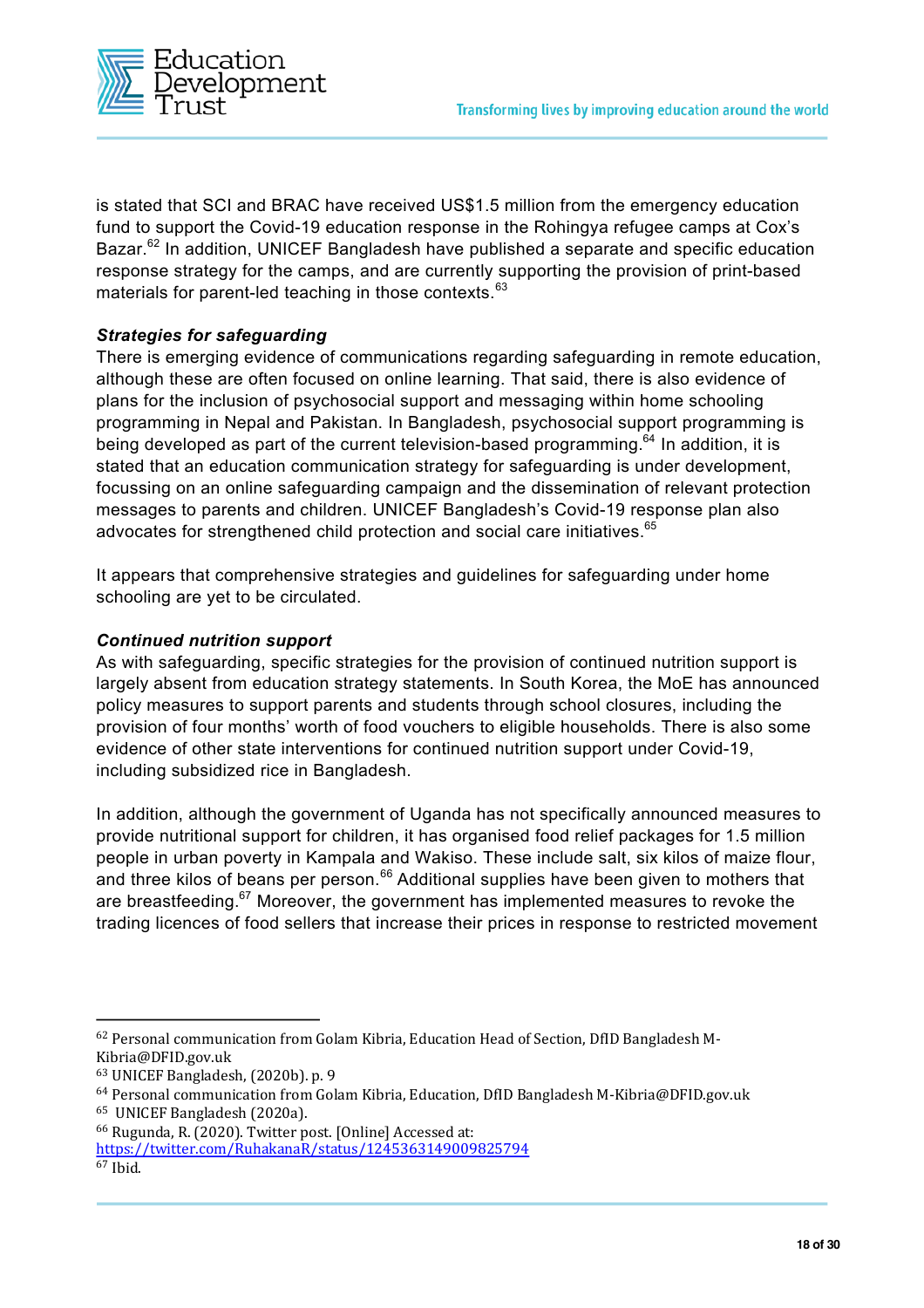

measures.<sup>68</sup> The Rwandan government has also introduced measures to tackle vendors selling overpriced goods.<sup>69</sup>

#### *Strategies for public health support*

In the context of the pandemic, public health messaging is frequently included in both educational provision and education-focused public service communications to parents and children. The distribution of content and messaging on social distancing, hygiene and isolation feature in the strategies in Pakistan, Nepal, and Bangladesh.<sup>70</sup> In its interventions in Pakistan, the World Bank is including a comprehensive communication campaign for schools, parents and children on key hygiene practices and advice on how to protect themselves and others from the spread of the disease.<sup>71</sup>

Across all countries featured in this study, there is no evidence of wider non-Covid-19 public health strategies featuring in current educational response planning.

<sup>68</sup> Museveni, Y. (2020). Twitter post. [Online] Accessed at:

https://twitter.com/KagutaMuseveni/status/1242696269782487040 <sup>69</sup> Rwanda Broadcasting Agency (2020). Twitter post. [Online] Accessed at:

https://twitter.com/rbarwanda/status/1239266628971495424/photo/1

<sup>70</sup> UNICEF Pakistan (2020); Nepal Education Cluster (2020); UNICEF Bangladesh (2020a).

<sup>71</sup> World Bank. (2020b). Pakistan - COVID-19 Pandemic Response Effectiveness Project. [Online]. Accessible at: http://documents.worldbank.org/curated/en/651371585953227830/Pakistan-COVID-19-Pandemic-Response-Effectiveness-Project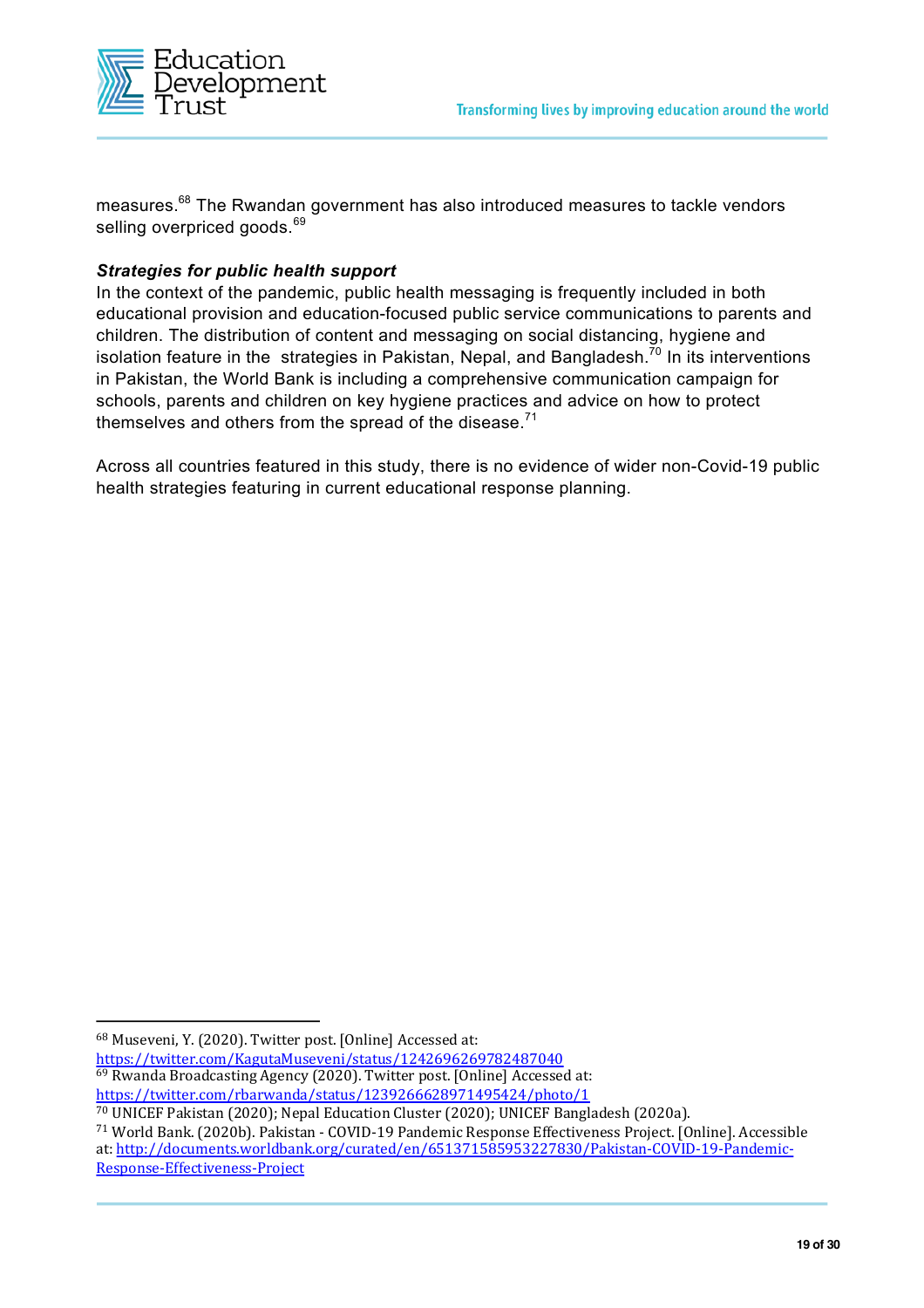

## **Section 3: Recommendations for policymakers**

#### **1. Learn from policy and strategy development around the world and adapt policy based on data**

Policymakers should follow and learn from the steps taken in other countries, drawing on evidence from countries that were impacted by the pandemic at an earlier stage, where possible. Adopting an adaptive, data-driven policymaking approach will support success in the longer term. Such approaches are essential in a rapidly changing policy context.

#### **2. Promote access and reduce costs to learners**

Online learning can incur costs for students. In many instances, charges for internet connectivity will prevent students in marginalised groups from participating in online learning. Such costs could, as in China, be reduced by government collaboration with internet service providers and other telecommunications companies.

#### **3. Prioritise or move towards centralised action, with scope for an element of local autonomy**

Centralised systems appear more able to act quickly and decisively, and the country responses analysed in this report suggest that this is a good thing. Centralised action does not preclude some autonomy: agile local responses are a vital element of education continuity planning and can sustain support for learners, focus school and teacher action, and underpin good pedagogy for remote learning.<sup>72</sup>

#### **4. Plan for both the immediate and the long term**

There is a need for twin-track planning – responding to the immediate crisis while planning for the long term. Initiatives undertaken in response to Covid-19 will impact participation in education after the pandemic has eased and schools have re-opened. Long-term planning should include approaches to teacher development, resource development, agreements with service operators, and other factors that will have value and utility over time.

#### **5. Ensure that remote learning plans are based on the most limited estimate of technological infrastructure and make necessary system upgrades**

Actions taken should be appropriate in light of estimated access to electrical and communications infrastructure among the population.

Moreover, as key private-sector, civil-society and governmental internet platforms will experience great increases in demand during the emergency, it is essential that these

<sup>&</sup>lt;sup>72</sup> See sister report on *best practice and pedagogy for remote teaching*.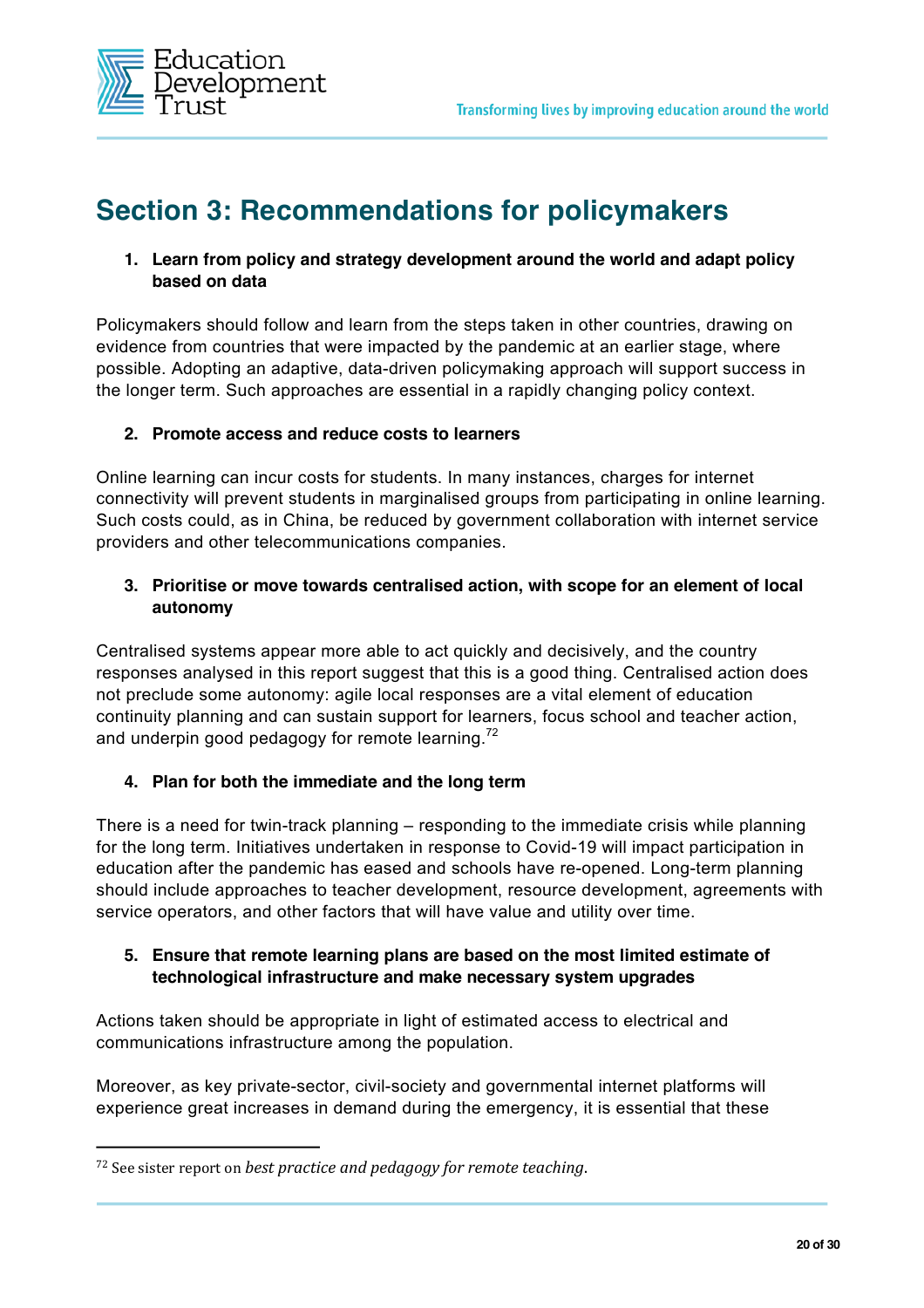

systems can function effectively under these increased pressures. Upgrades to bandwidth, servers, security features or other items might be necessary.

#### **6. Strive for clarity, decisiveness and support in government action and coherence in donor and geographic coordination**

This report has already highlighted that centralised systems appear able to move swiftly. However, it is also important that action is supported by clear communication, and that support of the right nature is provided to key system stakeholders (as in China).

Where donor, partner and/or regional government structures create additional complexity, coordination and coherence is key. Coordination of activities between institutions can be missing (as in Pakistan), and should such coordination be initiated as soon as possible. Lack of coordination among donor agencies can be exacerbated by decentralisation or by provincial or prefectural responsibility for education. This should be accounted for in effective planning.

#### **7. Support cross-sectoral collaboration and alliances**

Collaboration across government and with partners appears, in some cases, to have aided the effectiveness of the emergency response to the current crisis. Within government, such collaboration can involve the ministry of education and a ministry of telecommunication or technology. However, such collaborations can also be between government and the private sector or, in the case of LMICs, between donor agencies and the private sector, with government facilitation (as in Rwanda).

#### **8. Consider education equity in relation to all forms of remote education**

As many countries focus their efforts on online learning, equity issues resulting from digital divides will proliferate. No country currently has the internet connectivity, device penetration and the absence of poverty necessary to ensure that online learning is equitable. Print, broadcast and other means of disseminating information should, in many instances, supplement and even supplant efforts to shift education online.

#### **9. Engage parents and families in home-based education, while recognising that many disadvantaged learners lack effective family support**

Family engagement is crucial to home-based education. Parents and family members can influence the activities of their children, determine the use of devices (including radios), and establish norms and priorities. This is especially important in relation to girls' education in some countries, as social norms may limit their ability to engage with education in the home. Encouraging parents and family members to support home-based education—and the focus that it requires— is critical for success. It is also extremely important to consider the very real different family circumstances that children live in. Not every child has access to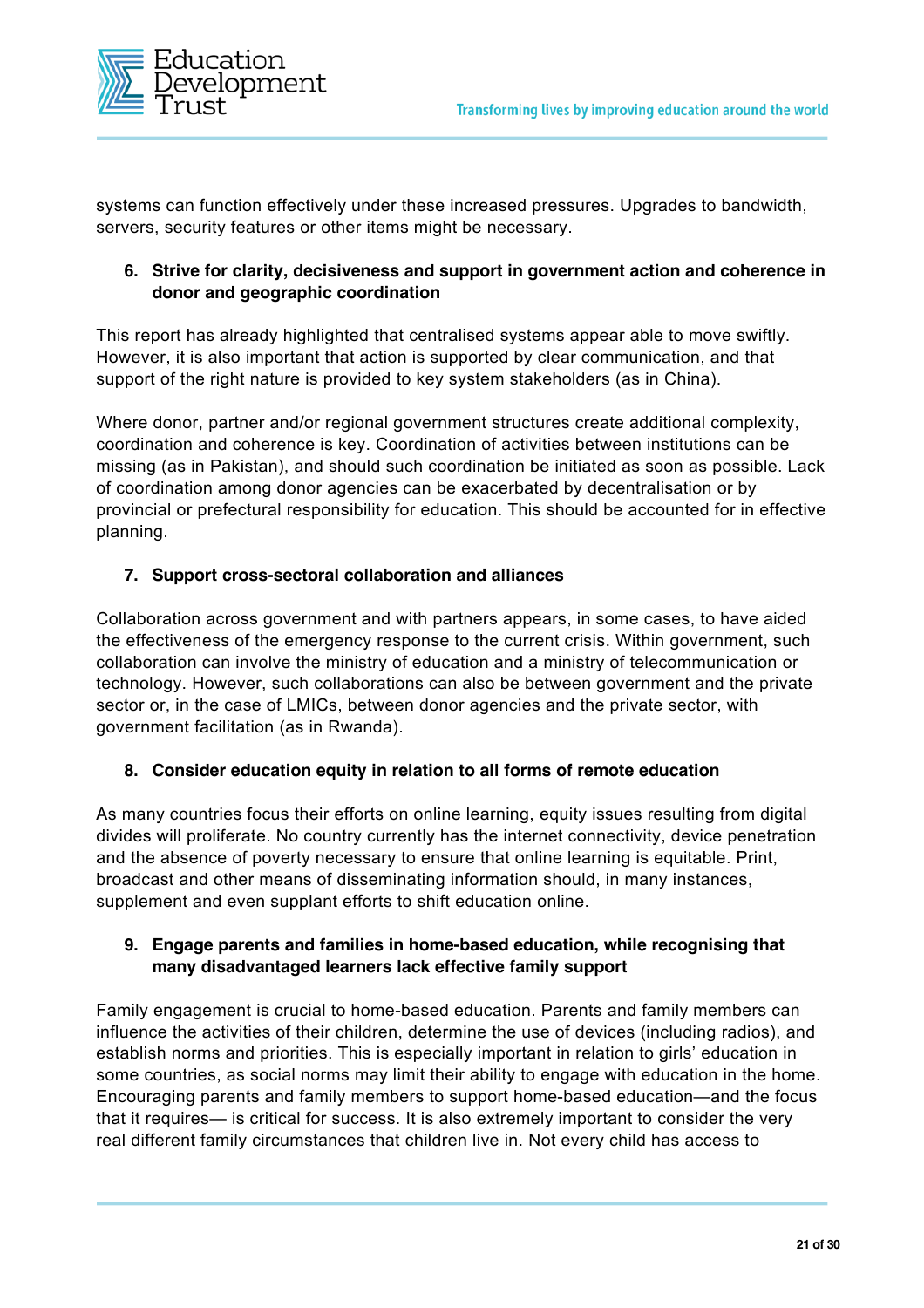

effective family support and, without mitigation, there is a real risk that existing disadvantages will deepen during periods of school closure.

#### **10. Adopt a learning-focused and adaptive mindset**

Countries are reacting rapidly to a crisis and developing (and implementing) new policies at a speed that does not always allow for plans to be properly worked through. Such rapid implementation also does not allow for unintended consequences to be recognised before it is too late.

Adopting a learning-focused and adaptive mindset will aid governments in keeping track of whether their policy interventions are working well and will allow them opportunities to tweak or pivot where they are not. Such approaches are common in policy and programming in normal times, but they are even more important in a context of unforeseen crisis and rapidly shifting circumstances.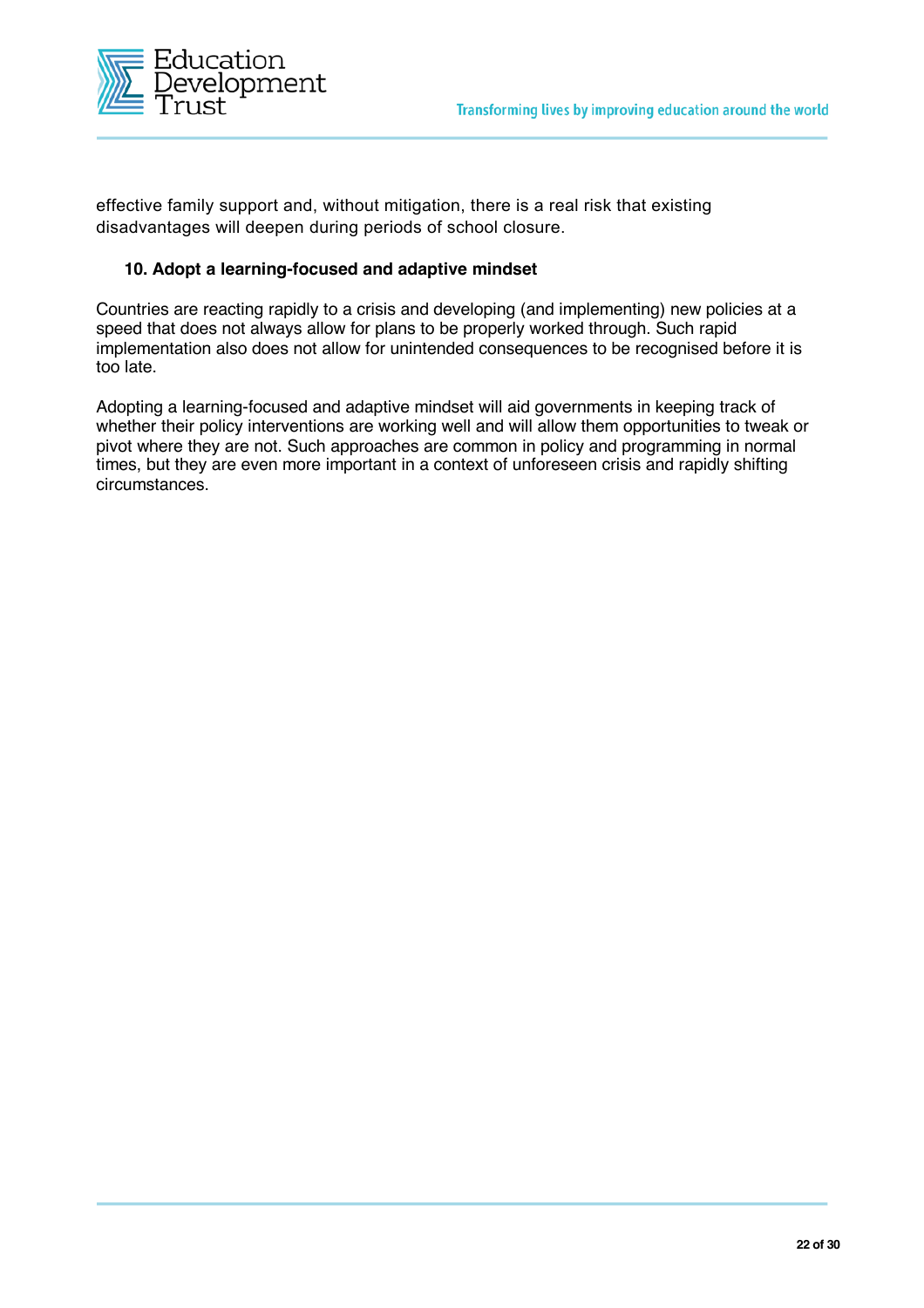

## **Bibliography**

Aga Khan Development Network (AKDN) (2020). AKDN pulls together in response to the COVID-19 pandemic. [Online]. Accessed at: https://www.akdn.org/project/akdn-pulls-together-response-covid-19-pandemic

Akufo-Addo, N. President of the Republic of Ghana. (2020). Twitter post. [Online]. Accessed at: https://twitter.com/NAkufoAddo/status/1239321811206246403/photo/1

Bahk, E. (2020). Online class platforms plagued with malfunction. Korea Times. 15<sup>th</sup> April 2020. [Online]. Accessed at: https://www.koreatimes.co.kr/www/nation/2020/04/181\_287871.html

BBC Media Action. Millions of Bangladeshis learn English with BBC Janala. [Online]. Accessed at: https://www.bbc.co.uk/mediaaction/where-we-work/asia/bangladesh/bbc-janala

Bicker, L. (2020). Coronavirus: How South Korea is teaching empty classrooms. BBC News. 10thApril. 2020.[Online]. Accessed at: https://www.bbc.co.uk/news/world-asia-52230371

Bonaya, M. (2020a). Parents have crucial role in homeschooling. Africa Zilla. 8th April 2020. [Online]. Accessed at: https://africazilla.com/parents-have-crucial-role-in-homeschooling/

Bonaya, M. (2020b). *Parents have crucial role in homeschooling*. The Nation, 8<sup>th</sup>April 2020, [Online]. Accessed at: https://www.nation.co.ke/oped/opinion/Parents-have-crucial-role-inhomeschooling/440808-5518444-1333g16z/index.html

Cabinet Secretary for Transport, Infrastructure, Housing and Urban Development. (2020). Twitter post. [Online]. Accessed at: https://twitter.com/JamesMacharia\_/status/1244632358789304321

Center for Global Development (2020). CGD - COVID education policy tracking. Interactive spreadsheet. [Online]. Accessed at:https://docs.google.com/spreadsheets/d/1ndHgP53atJ5J-EtxgWcpSfYG8LdzHpUsnb6mWybErYg/edit#gid=0

CEO of Kenyatta National Hospital. (2020). Twitter post. [Online] Accessed at: https://twitter.com/CeoKnh/status/1249998646831206406

Chappell, B. (2020) Coronavirus Updates. NPR. 27 February 2020 [Online]. Accessed at: https://www.npr.org/sections/goatsandsoda/2020/02/27/809984502/coronavirus-update-japan-isclosing-all-its-schools-for-a-month?t=1586853616816&t=1586863350265&t=1587056787206

China News (2020). Feature: Kenyan students find respite in digital learning amid COVID-19 outbreak. 14<sup>th</sup>April 2020. [Online]. Accessed at: http://www.china.org.cn/world/Off\_the\_Wire/2020-04/14/content\_75927622.htm

Dhaka Tribune (2020). BTV, Sangsad TV to air lessons for secondary level students from Sunday. Dhaka Tribune. 28thMarch 2020. [Online]. Accessed at: https://www.dhakatribune.com/bangladesh/2020/03/28/btv-sangsad-tv-to-air-lessons-for-secondarylevel-students-from-sunday

Dudden, A. & Marks, A. (2020). South Korea took rapid, intrusive measures against Covid-19 – and they worked. The Guardian. 20thMarch 2020. [Online]. Accessed at: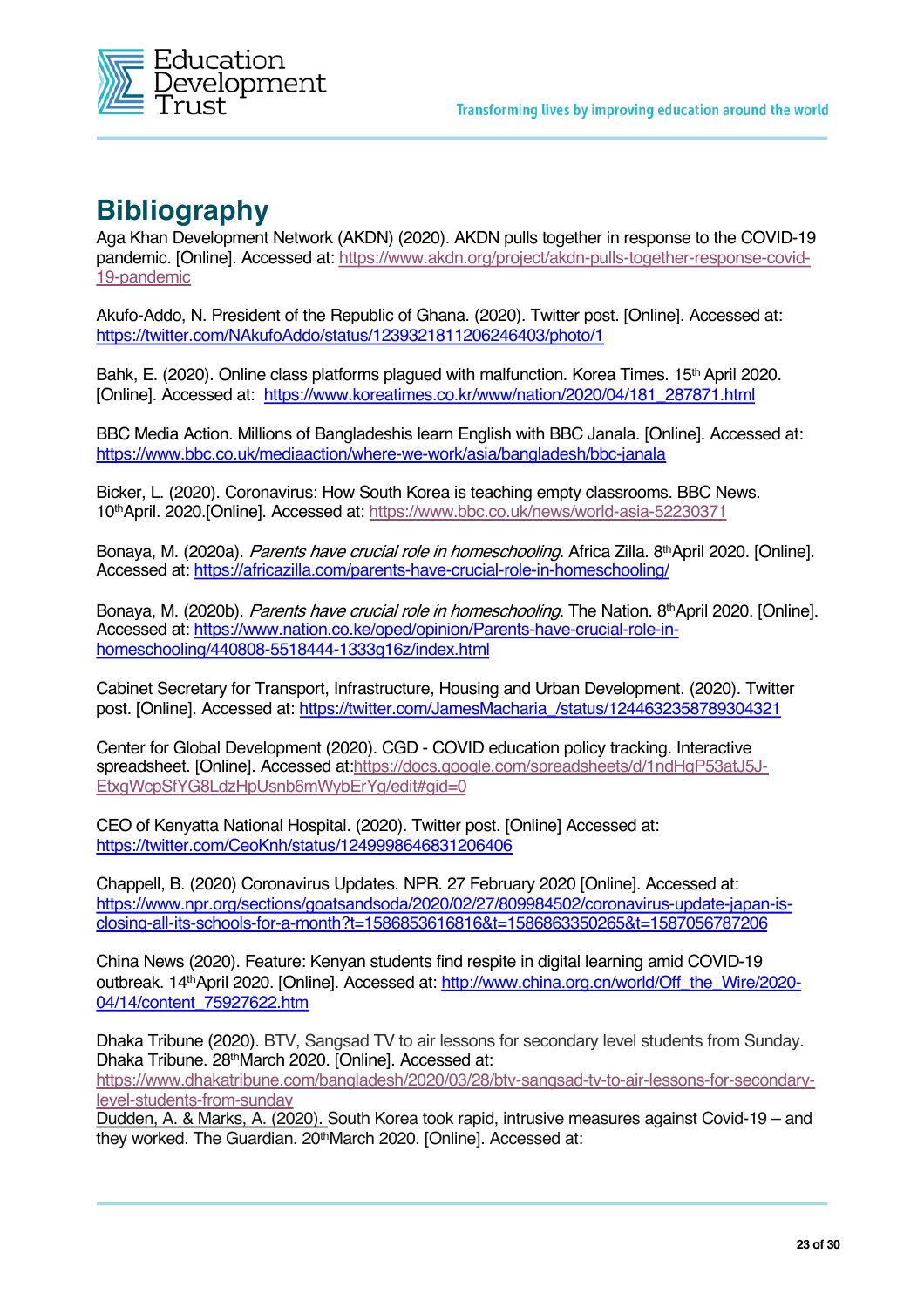

https://www.theguardian.com/commentisfree/2020/mar/20/south-korea-rapid-intrusive-measurescovid-19

Enabel in Uganda (2020). Twitter post. 15<sup>th</sup> April 2020. [Online] Accessed at: https://twitter.com/EnabelinUganda/status/1250323073758195712;

English in Action (2020). [Online]. Accessed at: https://www.eiabd.com/

Examples of solutions for reaching students with limited access to the internet can be found in Aladin, K. (2020). Reaching Children & Students in Remote Locations. Hundred. [Online] Accessed at: https://hundred.org/en/innovations/reaching-children-students-in-remote-locations;

Ferdinand, E. (2020). KNUST suggests September 2020 for WASSCE,'rejects' Entrance Exams for Prospective Students amidst COVID-19 Pandemic. Education Ghana. 10<sup>th</sup>April 2020. [Online] Accessed at: https://educationghana.net/index.php/2020/04/10/knust-suggests-september-2020-forwasscerejects-entrance-exams-for-prospective-students-amidst-covid-19/

Fleming, S. (2020). South Korea's Foreign Minister explains how the country contained COVID-19. World Economic Forum. 31stMarch 2020. [Online]. Accessed at: https://www.weforum.org/agenda/2020/03/south-korea-covid-19-containment-testing/

Global Education Monitoring (GEM) Report (2020). World Education Blog. [Online]. Accessed at: https://gemreportunesco.wordpress.com/

Government of Punjab. (2020). Taleem Ghar. [Online]. Accessed at: https://taleemghar.punjab.gov.pk/

Huang et al. (2020). Handbook on Facilitating Flexible Learning During Educational Disruption: The Chinese Experience in Maintaining Undisrupted Learning in COVID-19 Outbreak. Beijing: Smart Learning Institute of Beijing Normal University https://inee.org/system/files/resources/Handbook-on-Facilitating-Flexible-Learning-in-COVID-19-Outbreak\_0.pdf

Hundred (2020). Quality Education for all during Covid-19. [Online]. Accessed at:https://hundred.org/en/collections/quality-education-for-all-during-coronavirus

Innovations for Poverty Action. (n.d.). Using Storybooks to Promote Early Literacy in Kenya. [Online] Accessed at: https://www.poverty-action.org/study/using-storybooks-promote-early-literacy-kenya

Inter-agency Network for Education in Emergencies (INEE) (2020). Coronavirus (COVID-19) Resources. [Online]. Accessed at: https://inee.org/covid-19/resources

Joy Online (2020). Coronavirus: Government orders closure of schools & universities, bans public gatherings. Joy Online. 15<sup>th</sup>March 2020. [Online]. Accessed at: https://www.myjoyonline.com/news/national/livestream-akufo-addo-provides-latest-updates-oncoronavirus/#

Junior, M. (2020). CS Magoha: We'll not risk children lives; dead people don't sit examinations. Standard Media. 13<sup>th</sup>April 2020. Accessed at: https://www.standardmedia.co.ke/article/2001367914/cs-magoha-we-ll-not-risk-children-lives-deadpeople-don-t-sit-examinations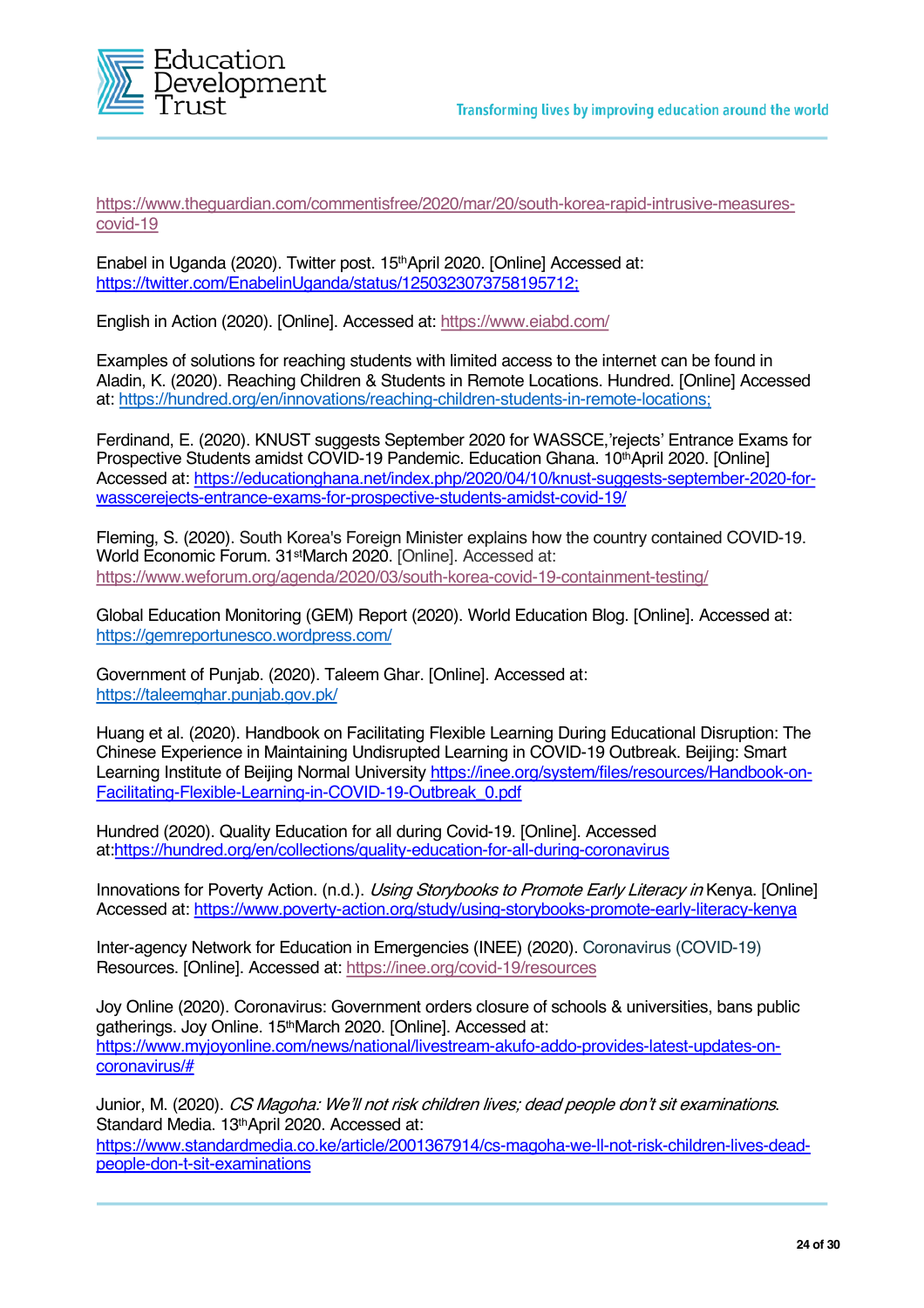

Kader, B. (2019). The Mobile and Internet Penetration Growth Continues, Internet's Deployment Phase. Future Startup. 31<sup>st</sup>January 2019. [Online]. Accessed at: https://futurestartup.com/2019/01/31/mobile-and-internet-penetration-updates-internets-deploymentphase/

Katsuhisa, S. (2020). Coronavirus Basic Policy Impacts Japan's Health, Education Systems. Nippon. 2ndMarch 2020. [Online]. Accessed at: https://www.nippon.com/en/news/l00269/coronavirus-basicpolicy-impacts-japan%e2%80%99s-health-education-systems.html?cx\_recs\_click=true

Kenya Institute of Curriculum Development (2020). Twitterpost. [Online] Accessed at: https://twitter.com/KICDKenya/status/1246862620797341696/photo/1

Kenya Ministry of Education (2020). Twitter post. [Online]. Accessed at: https://twitter.com/EduMinKenya/status/1240221103794069504

Korean Ministry of Education (2020a). The New School Year Begins with Online Classes. MOE Press Release. 13th April 2020. [Online]. Accessed at: http://english.moe.go.kr/boardCnts/view.do?boardID=265&boardSeq=80297&lev=0&searchType=nul l&statusYN=C&page=1&s=english&m=0301&opType=N

Korean Ministry of Education (2020b). All schools postpone the new school year. Press release. 13th April 2020. [Online]. Accessed at: http://english.moe.go.kr/boardCnts/view.do?boardID=265&boardSeq=80295&lev=0&searchType=nul l&statusYN=W&page=1&s=english&m=0301&opType=N

Kyodo News (2020a). PM Abe asks all schools in Japan to temporarily close over coronavirus. Kyodo News. 27thFebruary 2020. [Online]. Accessed at: https://english.kyodonews.net/news/2020/02/c3c57bbce11d-breaking-news-govt-will-ask-all-schoolsin-japan-to-shut-for-virus-fears-abe.html

Kyodo News (2020b). Many schools in Japan reopen after monthlong coronavirus shutdown. Kyodo News. 6thApril 2020. [Online]. Accessed at: https://english.kyodonews.net/news/2020/04/95a68588ba74-many-schools-in-japan-reopen-aftermonthlong-coronavirus-shutdown.html

Mbonyinshuti, J. (2020). Telecom companies provide free access to online learning. University World News. 1stApril 2020. [Online]. Accessed at: https://www.universityworldnews.com/post.php?story=20200401082400876

McCurry, J. (2020). Japan declares state of emergency over coronavirus. The Guardian. 7thApril 2020. [Online]. Accessed at: https://www.theguardian.com/world/2020/apr/07/japan-shinzo-abedeclares-state-of-emergency-over-coronavirus

Ministry of Education of the Republic of Kenya. (2020a). Twitter post. [Online] Accessed at: https://twitter.com/EduMinKenya/status/1239474968796237824/photo/1

Ministry of Education of the Republic of Kenya. (2020b). Twitter post. [Online] Accessed at: https://twitter.com/EduMinKenya/status/1246042653734637568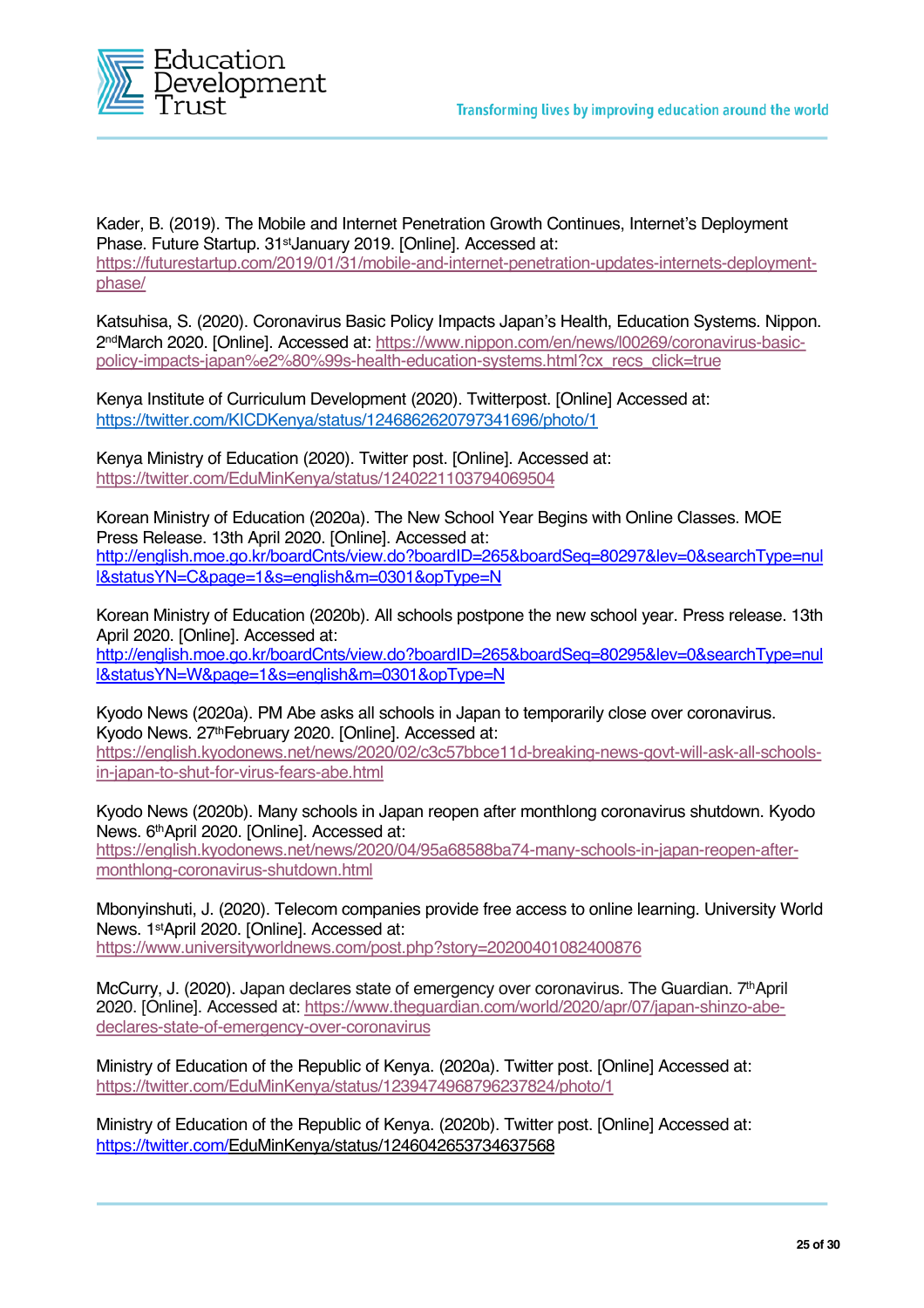

Ministry of Education. The People's Republic of China (2020a). Open University of China provides free services to support MOE's "Home Study" Initiative. [Online]. Accessed at: http://en.moe.gov.cn/news/press\_releases/202002/t20200201\_417276.html

Ministry of Education. The People's Republic of China (2020b). MOE opens online learning platform to facilitate home study. [Online]. Accessed at: http://en.moe.gov.cn/news/press\_releases/202002/t20200201\_417275.html

Ministry of Education, Republic of Korea (2020). Official Facebook page @ourmoekr, 13th April 2020. [Online] Accessed at: https://www.facebook.com/ourmoekr/

Ministry of Education, Rwanda (2020). Twitter post. [Online]. Accessed at: https://twitter.com/Rwanda\_Edu/status/1242512348595830785

Ministry of Education. Singapore Government. (2020a). Schools and Institutes of Higher Learning to Shift to Full Home-Based Learning; Preschools and Student Care Centres to Suspend General Services. Press release. 3rd April 2020. [Online]. Accessed at: https://www.moe.gov.sg/news/pressreleases/schools-and-institutes-of-higher-learning-to-shift-to-full-home-based-learning-preschoolsand-student-care-centres-to-suspend-general-services)

Ministry of Education. Singapore Government. (2020b). Schools and Kindergartens to Re-Open with Enhanced Precautionary Measures. Press release. 19th March 2020. [Online]. Accessed at: https://www.moe.gov.sg/news/press-releases/schools-and-kindergartens-to-re-open-with-enhancedprecautionary-measures

Ministry of Education. Singapore Government. (2020c). Schools to Implement One Day of Home-Based Learning a Week. Press release. 27th March 2020. [Online]. Accessed at: https://www.moe.gov.sg/news/press-releases/schools-to-implement-one-day-of-home-basedlearning-a-week

Ministry of Education. Singapore Government. (2020d). Student Learning Space. [Online]. Accessed at: https://vle.learning.moe.edu.sg/login

Ministry of Education and Sports Uganda. Twitter post. 5<sup>th</sup>April 2020. [Online] Accessed at: https://twitter.com/Educ\_SportsUg/status/1246696830810939393

Mohammed, W.F. (2020). What COVID-19 reveals about educational inequality in Ghana. Al Jazeera English. 7thApril 2020. [Online]. Accessed https://www.aljazeera.com/indepth/features/covid-19 reveals-educational-inequality-ghana-200407100729985.html

Museveni, Y. (2020). Twitter post. [Online] Accessed at: https://twitter.com/KagutaMuseveni/status/1242696269782487040

Mutegeki, G. (2020). COVID-19: How to keep your child engaged during the lockdown. New vision. 6th April 2020. [Online] Accessed at: https://www.newvision.co.ug/new\_vision/news/1517608/covid-19-child-engaged-lockdown

Mutuko, M. (2020). Magoha reveals how students will be learning from home as the country faces coronavirus. Pulse Live. 18thMarch 2020. [Online] Accessed at: https://www.pulselive.co.ke/news/csgeorge-magoha-reveals-how-students-will-be-learning-from-home-as-the-country-faces/sg5cyvy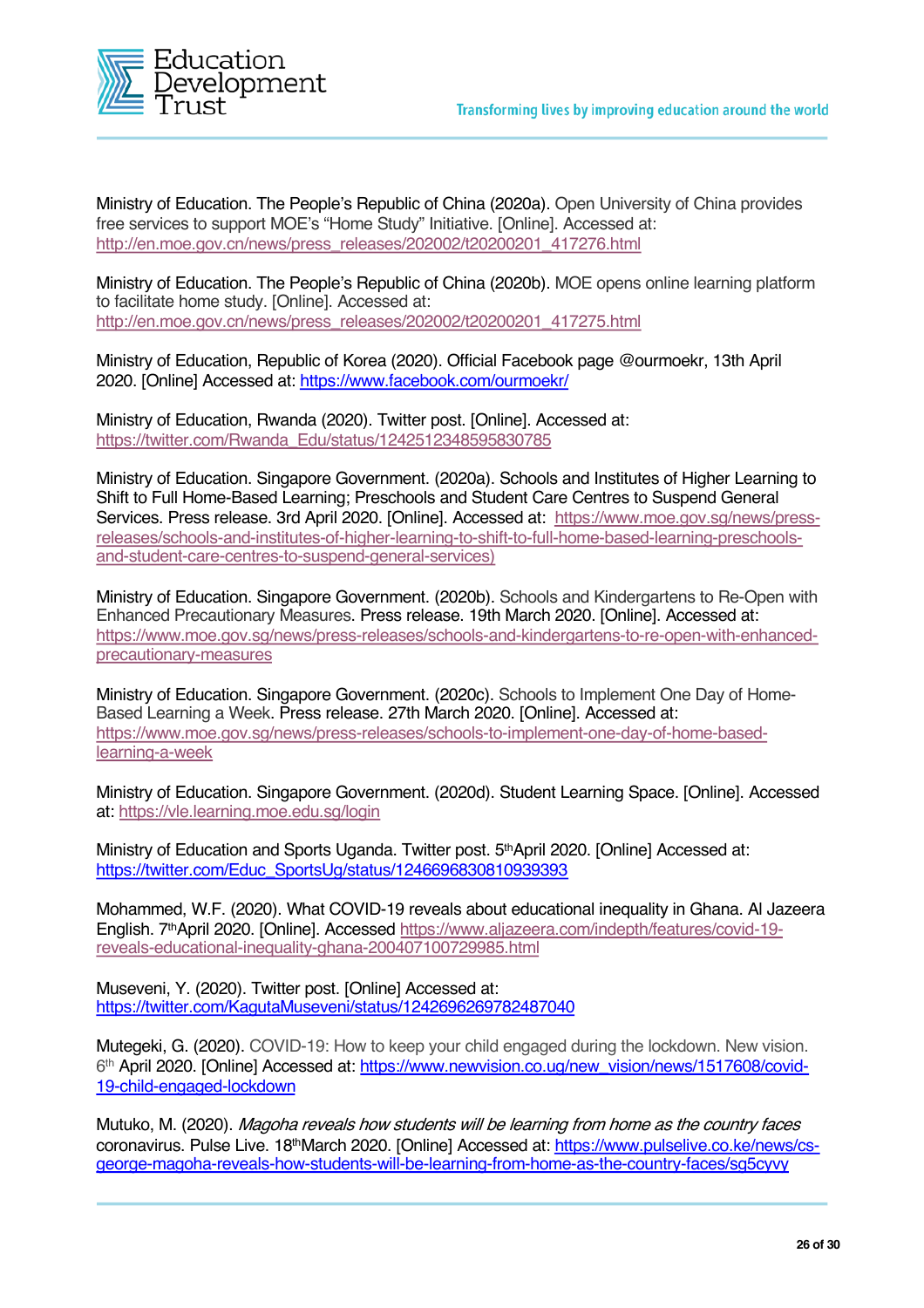

Najib, F. & Ranjan, P. (2020). Reaching Remote Students and Families in Pakistan Using Radio As a response to COIVD-19. Hundred. 27<sup>th</sup>March 2020. [Online]. Accessed at: https://hundred.org/en/articles/reaching-remote-students-and-families-in-pakistan-using-radio-as-aresponse-to-covid-19

Nepal Education Cluster (2020). COVID-19 Education Cluster Contingency Plan, 2020, March 2020. Kathmandu: Nepal Education Cluster.

Online Khabar (2020). Coronavirus crisis: Nepal shuts schools, colleges till April 12; gyms and cinemas till April 30. Online Khabar. 18th March 2020. [Online]. Accessed at: https://english.onlinekhabar.com/coronavirus-crisis-nepal-shuts-schools-colleges-till-april-12-gymsand-cinemas-till-april-30.html

Pesek, W. (2020). Japan's coronavirus response is too little, too late. Washington Post. 10<sup>th</sup>April 2020. [Online]. Accessed at: https://www.washingtonpost.com/opinions/2020/04/10/japanscoronavirus-response-is-too-little-too-late/

Prothom Alo (2020). 22<sup>nd</sup>March 2020. [Online]. Accessed at:"এইচএসসি-সমমানেরপরীক্ষাস্থগিত" (link in Bengali)

Public Holidays Global (2020a). Kenya Term Dates and School Holidays 2020. [Online]. Accessed at: https://publicholidays.co.ke/school-holidays/2020-dates/

Public Holidays Global (2020b). Ghana School Holidays 2020. [Online]. Accessed at: https://publicholidays.africa/ghana/school-holidays/

ReliefWeb (2020). COVID 19. [Online] Accessed at: https://reliefweb.int/topics/covid-19

Republic of Rwanda, Ministry of Education (2020). Students should embrace eLearning amidst schools' closure due to COVID 19. [Online]. Accessed at: https://mineduc.gov.rw/index.php?id=113&tx\_news\_pi1%5Bnews%5D=1208&tx\_news\_pi1%5Bcontr oller%5D=News&tx\_news\_pi1%5Baction%5D=detail&cHash=329f42837aefc26bfab8dcd3a807a7e7

Rugunda, R. (2020). Twitter post. [Online] Accessed at: https://twitter.com/RuhakanaR/status/1245363149009825794

Rwanda Broadcasting Agency (2020). Twitter post. [Online] Accessed at: https://twitter.com/rbarwanda/status/1239266628971495424/photo/1

Rwanda Education Board (2020). Twitter post. [Online] Accessed at: https://twitter.com/REBRwanda/status/1247185572885602307

Sacco, U. (2020). Twitter post. [Online] Accessed at: https://twitter.com/MwalimuSacco/status/1247971001964560385

Sarkar, S. (2020). Attending classes on TV screen. The Financial Express. 6<sup>th</sup>April 2020. [Online]. Accessed at: https://thefinancialexpress.com.bd/views/attending-classes-on-tv-screen-1586186174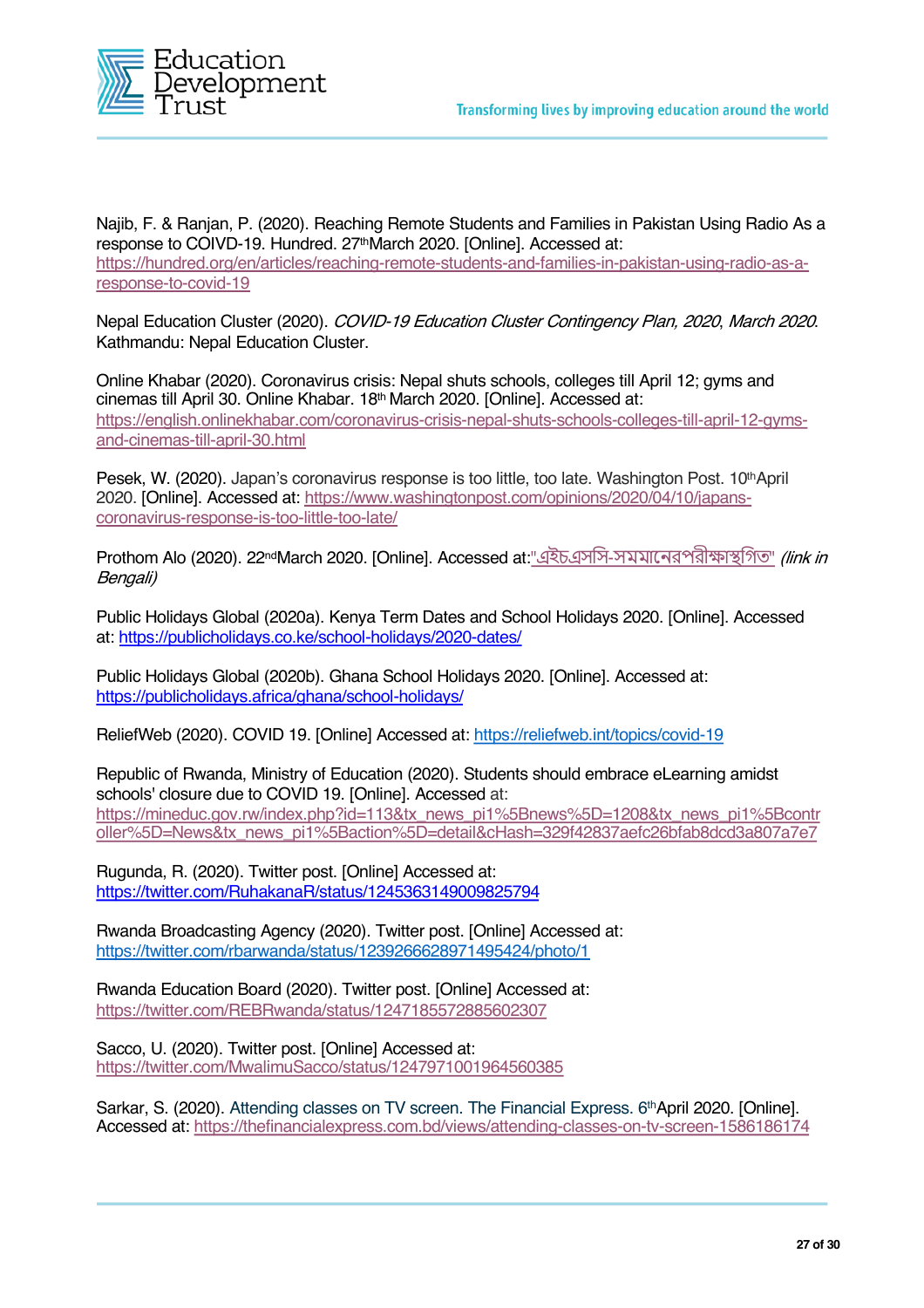

The Minchi (2020a). Editorial: Amid school closures, Japan must quickly utilize online teaching tools. The Minchi. 13th April 2020. [Online]. Accessed at: https://mainichi.jp/english/articles/20200413/p2a/00m/0na/005000c

The Minchi (2020b). Only 38% of schools in Japan began new term amid coronavirus woes. The Minchi. 14thApril 2020. [Online]. Accessed at:https://mainichi.jp/english/articles/20200414/p2g/00m/0na/012000c

Thorpe, P., and Supaporn, R. (2017). Protecting children on the move in Asia through ICT and social media. Singapore: Save the Children Asia Regional Office. [Online]. Available at: https://resourcecentre.savethechildren.net/node/12372/pdf/protecting\_children\_on\_the\_move\_i n\_asia\_online\_version.pdf

UNESCO (2020a). COVID-19 Educational Disruption and Response. [Online] Accessed at: https://en.unesco.org/covid19/educationresponse

UNESCO (2020b). How is China ensuring learning when classes are disrupted by coronavirus? [Online]. Accessed at: https://en.unesco.org/news/how-china-ensuring-learning-when-classes-aredisrupted-coronavirus)

UNICEF (2020a). Coronavirus disease (COVID-19). What you need to know about the virus to protect you and your family. [Online]. Accessed at: https://www.unicef.org/coronavirus/covid-19

UNICEF (2020b). UNICEF scales up support to keep children learning, as COVID-19 forces schools to close. [Online]. Accessed at: https://www.unicef.org/bangladesh/en/press-releases/unicef-scalessupport-keep-children-learning-covid-19-forces-schools-close

UNICEF Bangladesh (2020a). UNICEF scales up support to keep children learning, as COVID-19 forces schools to close. 27thMarch 2020. [Online]. Accessed at: https://www.unicef.org/bangladesh/en/press-releases/unicef-scales-support-keep-children-learningcovid-19-forces-schools-close

UNICEF Bangladesh (2020b). UNICEF: Urgent need to secure learning for children across South Asia. Press Release. 6th April 2020. [Online]. Accessed at: https://www.unicef.org/bangladesh/en/press-releases/unicef-urgent-need-secure-learning-childrenacross-south-asia

UNICEF Pakistan. (2020). Pakistan COVID-19 Situation Report 23rd-29th March. Islamabad: UNICEF. [Online]. Accessed at: https://reliefweb.int/report/pakistan/pakistan-covid-19-situation-reportreporting-date-23-29-march-2020

UNICEF Rwanda (2020). Radio learning in the time of Coronavirus. News note. 13<sup>th</sup>April 2020. [Online]. Accessed at: https://www.unicef.org/rwanda/stories/radio-learning-time-coronavirus

UNICEF Uganda (2020). UNICEF scales up support in 145 countries to keep children learning, as COVID-19 forces majority of schools worldwide to close. Press release. 26thMarch 2020. [Online]. Accessed at: https://www.unicef.org/uganda/press-releases/unicef-scales-support-145-countrieskeep-children-learning-covid-19-forces-majority